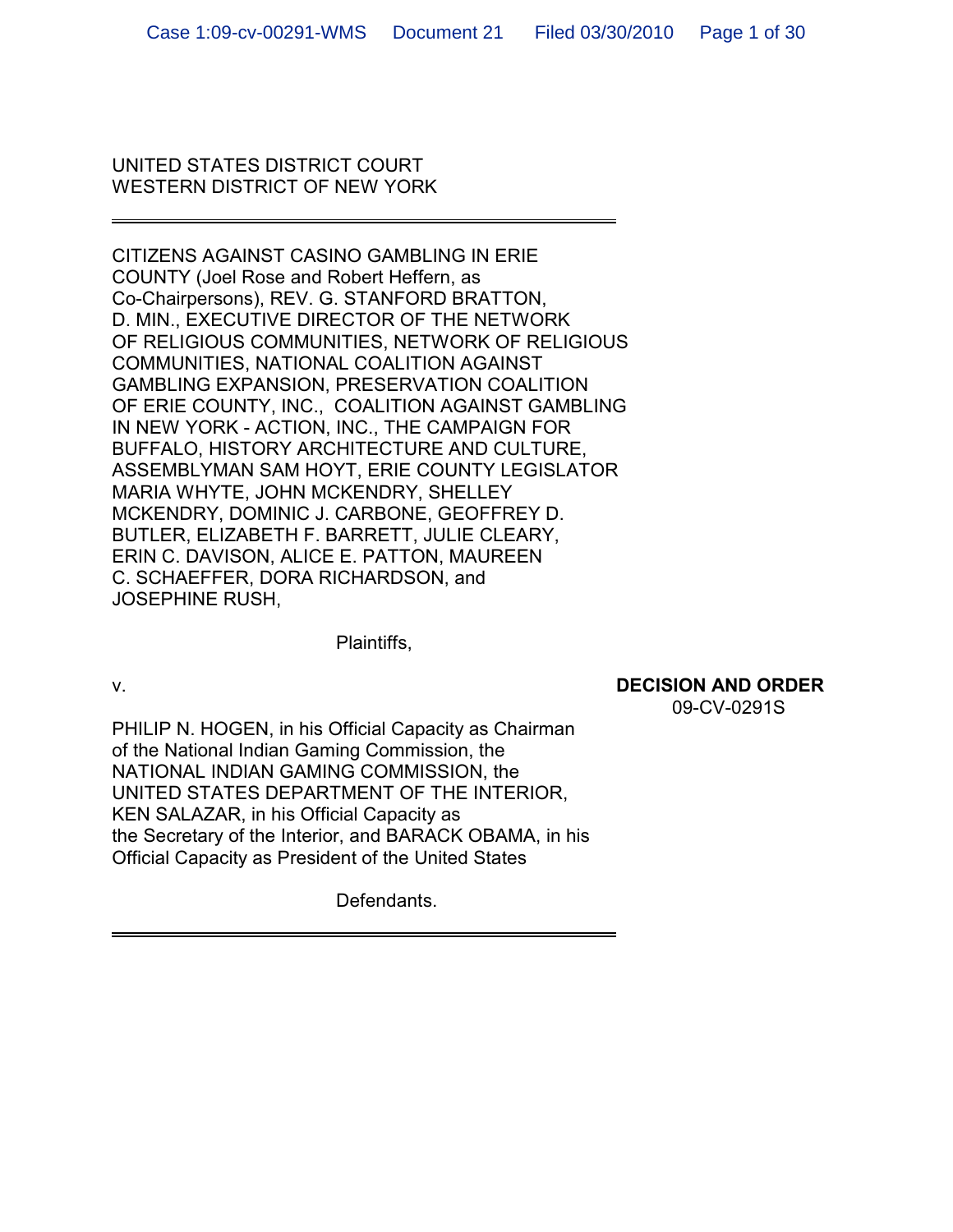### **I. INTRODUCTION**

On March 31, 2009, Plaintiffs commenced this action challenging the legality of a gambling casino operated by the Seneca Nation of Indians ("SNI") in the City of Buffalo on land it acquired in 2005 (the "Buffalo Parcel"). Plaintiffs allege that Defendants, all government officials and agencies, acted illegally, arbitrarily, capriciously, and not in accordance with law when they determined the Buffalo Parcel is gaming-eligible "Indian land," and approved the SNI's second amended ordinance authorizing gambling on the Parcel. Plaintiffs also contend that legislation and regulations Defendants relied on are unconstitutional or were illegally adopted.

There are two motions before the Court: the Seneca Nation of Indians' Motion to Intervene and for Leave to File Proposed Answer (Docket No. 10), and Defendants' Motion to Dismiss the first of Plaintiffs' three claims for relief (Docket No. 11). Both motions are fully briefed, and the Court has determined that oral argument is not necessary. For the reasons discussed below, Defendants' Motion to Dismiss Plaintiffs' first claim for relief is granted in part, and denied in part, and the SNI's Motion to Intervene is denied.

### **II. BACKGROUND**

This is the third lawsuit commenced by largely the same plaintiffs, who seek to bar the SNI from operating a gambling facility in Buffalo, New York. Familiarity with the underlying factual and legal background is presumed, and will be discussed only to the extent necessary to resolve the pending motions. A brief procedural history follows.

The first action, filed in January 2006, challenged various decisions by the Secretary of the Interior (the "Secretary") and the Chairman of the National Indian Gaming Commission (the "NIGC") that permitted gambling on the Buffalo Parcel. Citizens Against Casino Gambling in Erie County v. Kempthorne, 06-CV-00001-WMS (CACGEC I). In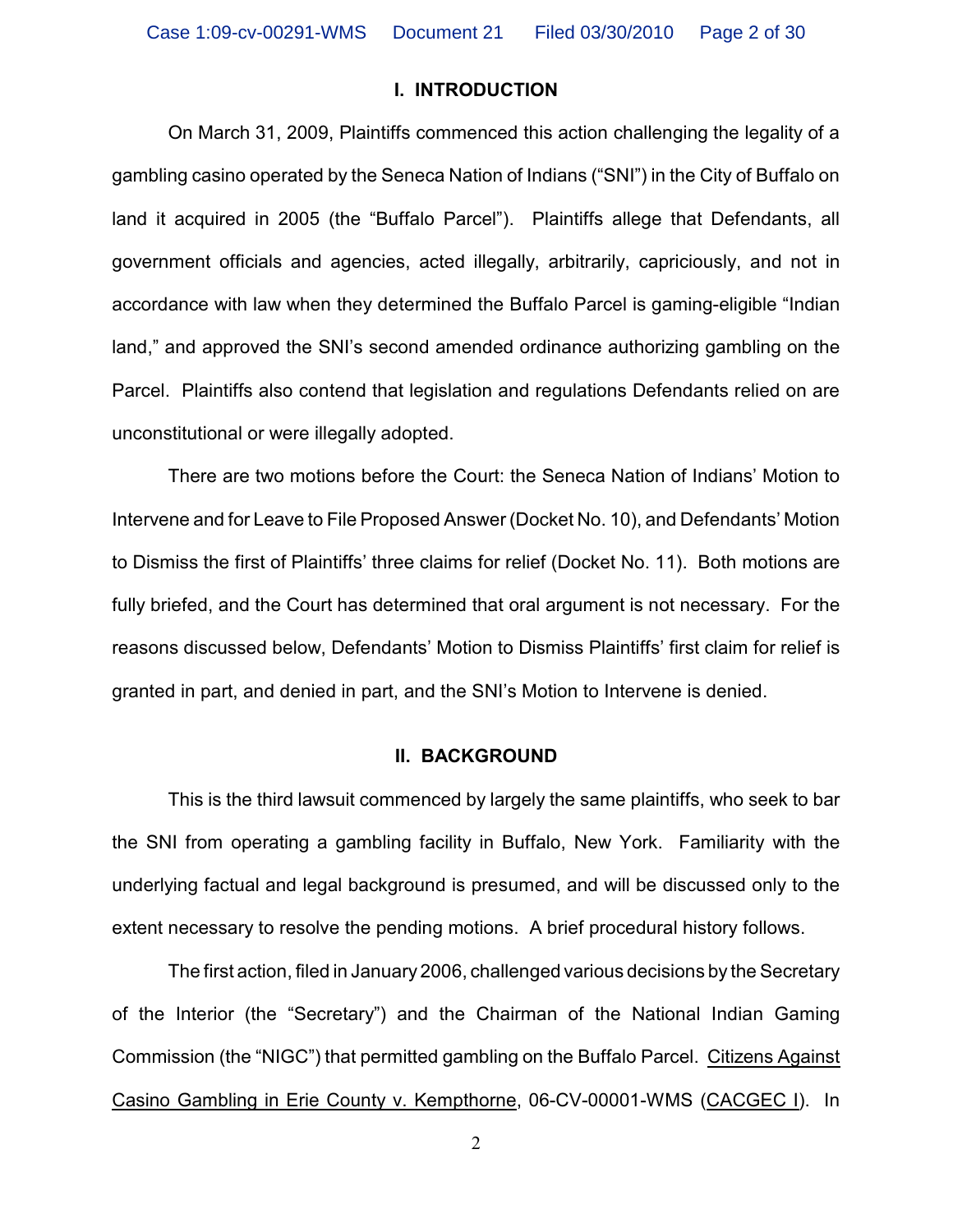January 2007, the Court found there was no indication the NIGC Chairman had considered the threshold jurisdictional question of whether the SNI's proposed gambling facility in Buffalo would be sited on gaming-eligible Indian lands. The Court vacated the NIGC Chairman's decision to approve the SNI's gaming ordinance, and remanded to provide the NICG an opportunity to determine, in the first instance, whether the Buffalo Parcel is gaming-eligible Indian land under the Indian Gaming Regulatory Act (the "IGRA"). 471 F. Supp. 2d 295, 326-27 (W.D.N.Y. 2007), *amended in part on reconsideration*, 2007 U.S. Dist. LEXIS 29561 (W.D.N.Y. Apr. 20, 2007).

Thereafter, in July 2007, the NIGC Chairman determined that the Buffalo Parcel is gaming-eligible Indian land, and approved an amended ordinance enacted by the SNI on June 9, 2007. The second lawsuit was commenced on July 12, 2007, challenging, *inter alia*, the NIGC Chairman's conclusions. Citizens Against Casino Gambling in Erie County v. Hogen, 07-CV-00451-WMS (CACGEC II). In that case, the Court concluded the Buffalo Parcel is Indian land, but is not gaming eligible under the IGRA, and again vacated the NIGC Chairman's approval of the SNI's ordinance. 2008 U.S. Dist. LEXIS 52395, at \*209 (W.D.N.Y. July 8, 2008).<sup>1</sup>

On August 25, 2008, new Department of the Interior regulations took effect relative to "Gaming on Trust Lands Acquired After October 17, 1988"—*i.e.*, relating to interpretation of certain IGRA provisions at issue in CACGEC I and CACGEC II. 73 Fed. Reg. 2934 (May 20, 2008); 73 Fed. Reg. 35579 (June 24, 2008). Thereafter, the SNI submitted to the NIGC a second amended gaming ordinance for the Buffalo Parcel. On January 20, 2009, the NIGC Chairman approved the ordinance, concluding that, under the new regulations,

 $1$  Both CACGEC I and CACGEC II have been appealed to the Second Circuit. Defendants have moved to stay the appeals until final judgment is entered in the current action. That motion was granted on March 12, 2010.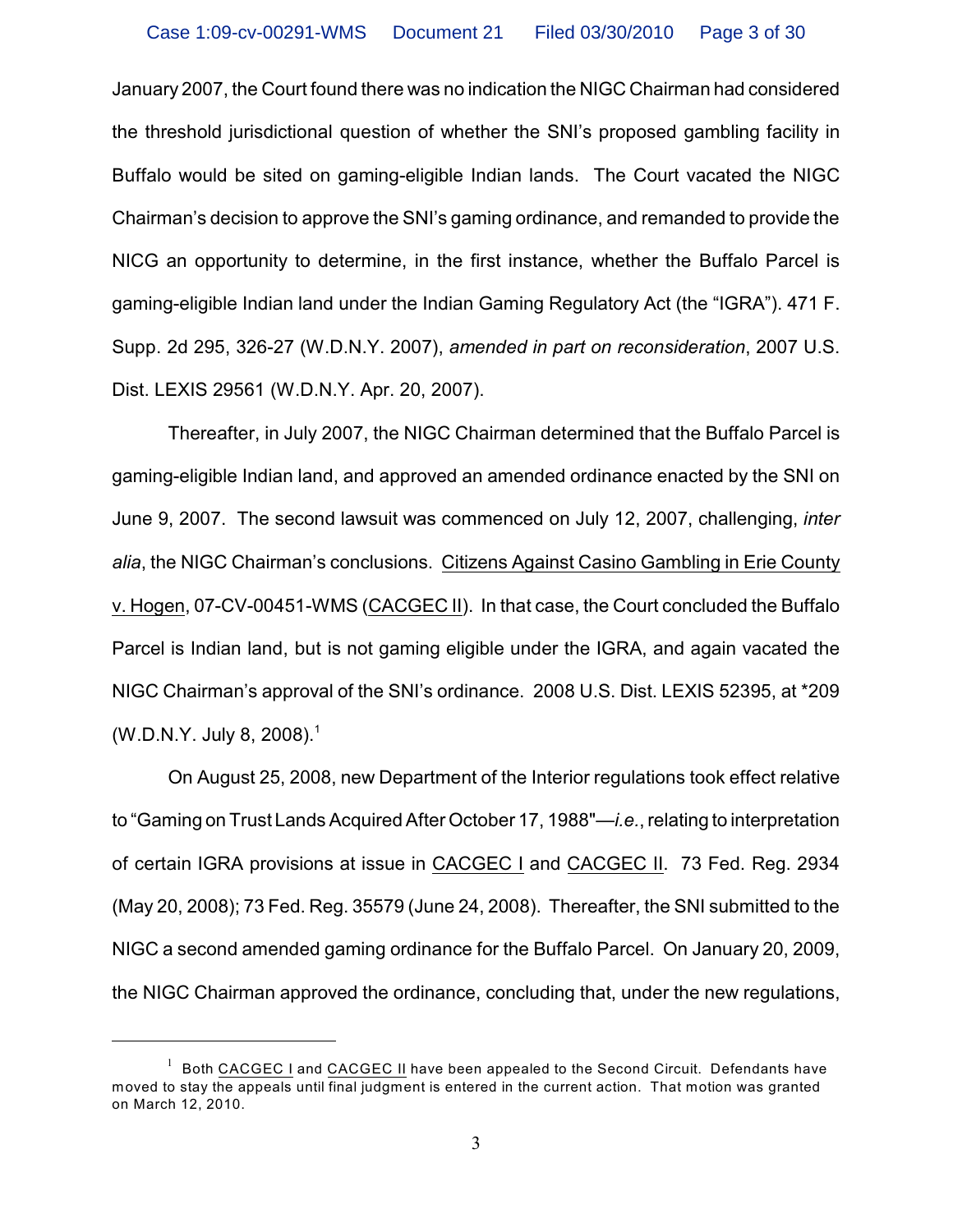the Buffalo Parcel is gaming-eligible Indian land. This lawsuit followed.

In their first claim for relief, Plaintiffs contend the Buffalo Parcel is not "Indian land,"

but rather, sovereign soil of the State of New York. They advance three discrete

arguments in support of their claim:

(A) the Seneca Nation Settlement Act ("SNSA"), which permitted the SNI to purchase the Buffalo Parcel and to have it held in restricted fee status, violates the Tenth Amendment because it enabled the "taking" of land in Western New York absent the consent of New York State;

(B) the Tribal-State Compact between the SNI and the State of New York, deemed approved in November 2002 and authorizing the SNI to conduct gaming on "Indian land," does not apply to the Buffalo Parcel, which was not acquired until 2005; and

(C) "Indian land," within the meaning of the IGRA, requires that the land be within the limits or boundaries of an existing reservation, which the Buffalo Parcel is not.

(Docket No. 1, ¶¶ 94-109.)

Defendants have moved to dismiss this first claim in its entirety pursuant to Rules

 $12(b)(1)$  and  $12(b)(6)$  of the Federal Rules of Civil Procedure.<sup>2</sup> The SNI has moved to

intervene in this action, under Fed. R. Civ. P. 24(b), and for leave to file its proposed

answer in intervention, in order to defend its sovereignty over the Buffalo Parcel.<sup>3</sup>

 $^{\rm 2}$  Defendants have filed a memorandum of law in support (Docket No. 11-2), with exhibits (Docket No. 11-3), and a reply memorandum of law (Docket No. 20.) Plaintiffs filed a memorandum of law in opposition (Docket No. 17), and the affidavit of Cornelius D. Murray, Esq., sworn to July 15, 2009, with exhibits A - C (Docket No. 17-2).

 $^3$  The SNI has filed a memorandum of law in support (Docket No. 10-3), with attachment A (Docket No. 10-4), a proposed answer (Docket No. 10-5), and a reply memorandum of law (Docket No. 18.) Plaintiffs filed a memorandum in opposition. (Docket No. 14.) The SNI states that Defendants do not oppose its motion. Defendants did not file a response.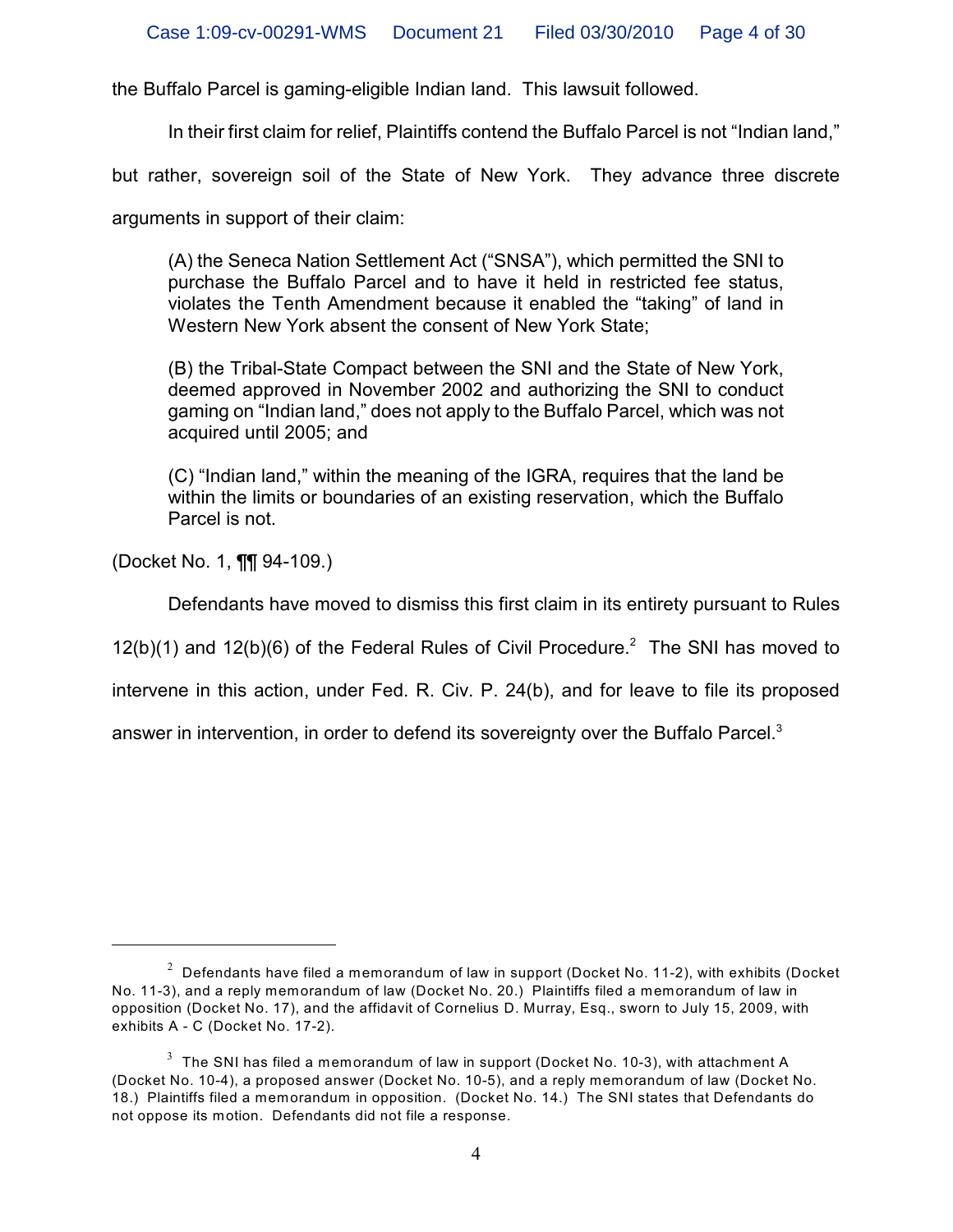# **III. DISCUSSION**

# **A. The Government's Motion to Dismiss**

Defendants urge that this Court can rule on each argument advanced in support of

Plaintiffs' first claim as a matter of law, without referring to the not-yet-filed administrative

record. They seek dismissal with respect to each of Plaintiffs' arguments on the grounds

that:

(A) Plaintiffs' challenge to the constitutionality of the SNSA is time-barred, they lack standing to challenge the constitutionality of the SNSA, and they fail to state a claim for relief;

(B) Plaintiffs' challenge to the Tribal-State Compact does not fall within the Administrative Procedure Act's ("APA") waiver of sovereign immunity and the associated statute of limitations; and

(C) Plaintiffs are barred by collateral estoppel and *res judicata* from relitigating the issue of whether the Buffalo Parcel is "Indian land."

In addition, Defendants urge, as they did in CACGEC I and CACGEC II, that the Quiet Title

Act ("QTA"), 28 U.S.C. § 2409a, preserves the Government's immunity from suit with

regard to Plaintiffs' first claim for relief.

# **1.** *Standards of Review*

# a. *Rule 12(b)(1)*

A case is properly dismissed for lack of subject matter jurisdiction under Rule 12(b)(1) when the district court lacks the statutory or constitutional power to adjudicate it. Makarova v. United States, 201 F.3d 110, 113 (2d Cir. 2000). The plaintiff bears the burden of establishing the existence of federal jurisdiction. Lujan v. Defenders of Wildlife, 504 U.S. 555, 560-61, 112 S. Ct. 2130, 119 L. Ed. 2d 351 (1992).

Where, as here, the jurisdictional challenges are raised at the pleading stage, the court accepts as true all factual allegations in the complaint and draws all reasonable inferences in the plaintiff's favor. Sharkey v. Quarantillo, 541 F.3d 75, 83 (2d Cir. 2008).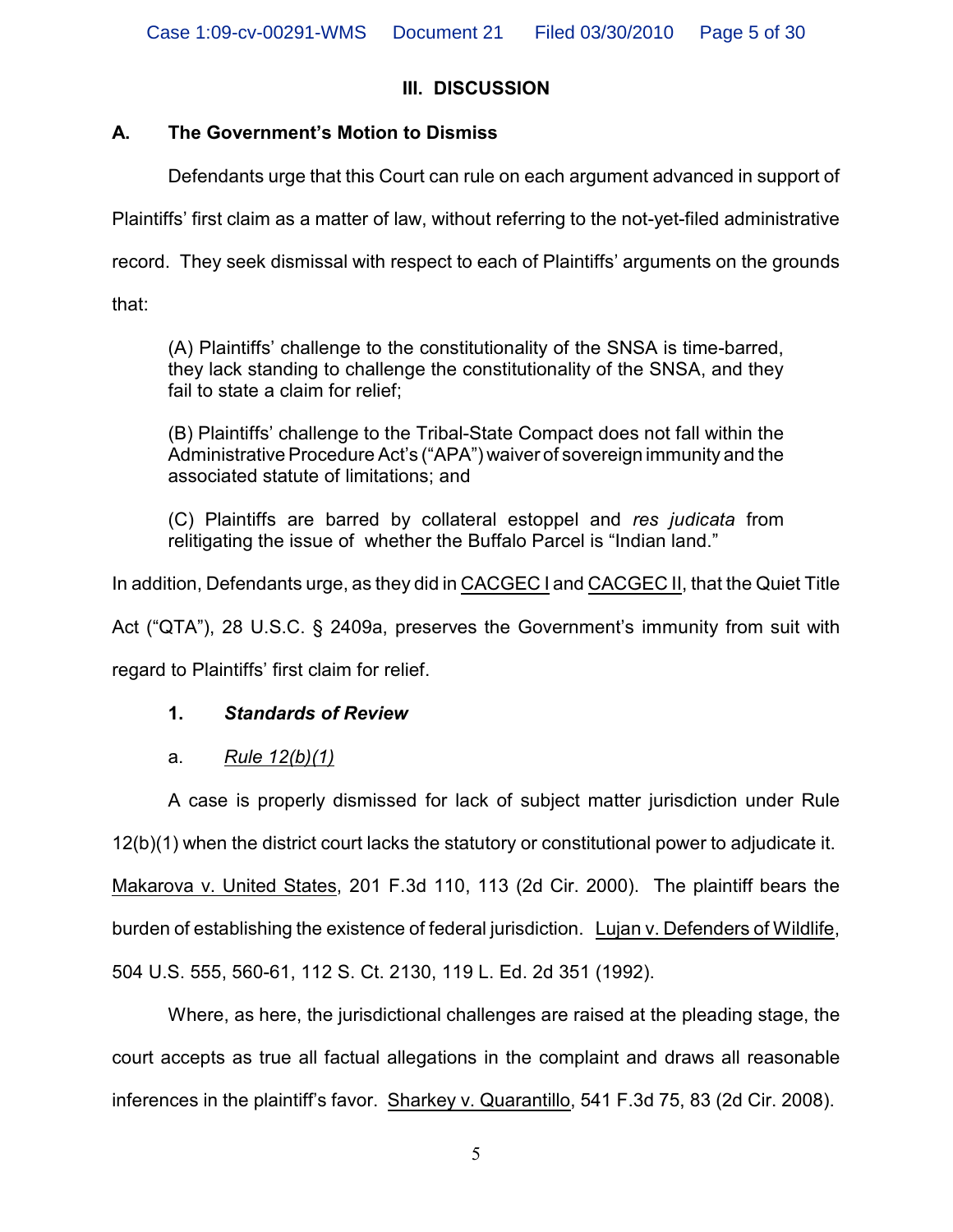It is "presume [d] that general [fact] allegations embrace those specific facts that are necessary to support the claim." Lujan v. Nat'l Wildlife Fed'n, 497 U.S. 871, 889, 110 S. Ct. 3177, 111 L. Ed. 2d 695 (1990) (alterations added). The court also may consider affidavits and other evidence outside the pleadings to resolve the jurisdictional issue, but it may not rely on conclusory or hearsay statements contained in affidavits. J.S. v. Attica Cent. Schs., 386 F.3d 107, 110 (2d Cir. 2004), *cert. denied*, 544 U.S. 968, 125 S. Ct. 1727, 161 L. Ed. 2d 616 (2005). Indeed, courts "must" consult factual submissions "if resolution of a proffered factual issue may result in the dismissal of the complaint for want of jurisdiction." Robinson v. Gov't of Malaysia, 269 F.3d 133, 140 n.6 (2d Cir. 2001).

"In assessing whether a plaintiff has sufficiently alleged or proffered evidence to support jurisdiction . . . , a district court must review the allegations in the complaint, the undisputed facts, if any, placed before it by the parties, and—if the plaintiff comes forward with sufficient evidence to carry its burden of production on this issue—resolve disputed issues of fact . . . ." *Id.* at 140.

#### b. *Rule 12(b)(6)*

Rule 12(b)(6) allows dismissal of a complaint for "failure to state a claim upon which relief can be granted." FED. R. CIV. P. 12 (b)(6). Federal pleading standards are generally not stringent. Rule 8 requires only a short and plain statement of a claim. FED. R. CIV. P. 8(a)(2). But the plain statement must "possess enough heft to show that the pleader is entitled to relief." Bell Atlantic Corp. v. Twombly, 550 U.S. 544,127 S. Ct. 1955, 1966, 167 L. Ed. 2d 929 (2007) (internal quotation marks and alteration omitted).

In considering a motion to dismiss pursuant to Rule 12(b)(6), the Court must liberally construe the claims, accept all factual allegations in the complaint as true, and draw all reasonable inferences in favor of the plaintiff. *See* Roth v. Jennings, 489 F.3d 499, 510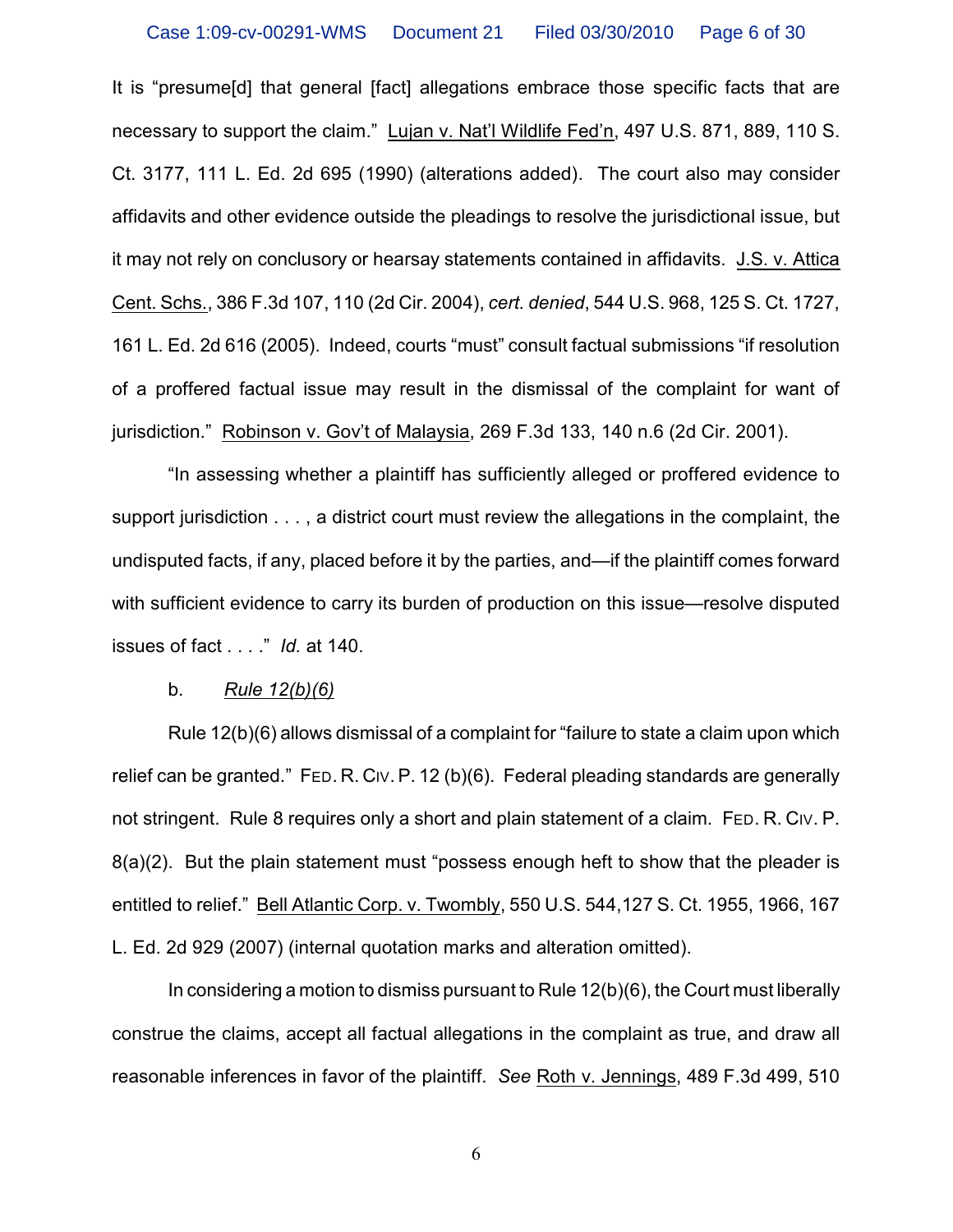(2d Cir. 2007); Goldstein v. Pataki, 516 F.3d 50, 56 (2d Cir. 2008). However, to withstand a motion to dismiss, a plaintiff's "allegations must be enough to raise a right to relief above the speculative level, on the assumption that all the allegations in the complaint are true (even if doubtful in fact)." Twombly, 550 U.S. at 555 (internal quotation marks, citations, and alterations omitted). Legal conclusions are not afforded the same presumption of truthfulness. *See* Ashcroft v. Iqbal, \_\_\_ U.S. \_\_\_, 129 S. Ct. 1937, 1949, 173 L. Ed. 2d 868 (2008) ("the tenet that a court must accept as true all of the allegations contained in a complaint is inapplicable to legal conclusions").

When determining the sufficiency of a plaintiff's claim for Rule 12(b)(6) purposes, courts may consider the factual allegations in the plaintiff's complaint, documents attached to the complaint as an exhibit or incorporated in it by reference, matters of which judicial notice may be taken, or documents that were either in plaintiff's possession or of which plaintiff had knowledge and relied on in bringing suit. Brass v. American Firm Technologies, Inc., 987 F.2d 142, 150 (2d Cir. 1993); *see also*, Cortec Ind., Inc. v. Sum Holding L.P., 949 F.2d 42, 47-48 (2d Cir. 1991), *cert. denied*, 503 U.S. 960, 112 S. Ct. 1561, 118 L. Ed. 2d 208 (1992) (documents must be integral to the complaint).

#### **2.** *The Constitutionality of the Seneca Nation Settlement Act*

Plaintiffs first allege that Congress exceeded its powers in enacting the SNSA "by essentially delegating to another sovereign entity, namely the SNI, the power to designate a parcel of land anywhere in a vast area of Western New York that was not then under the governmental control or jurisdiction of the SNI for the creation of a separate sovereign nation." (Docket No. 1 ¶ 5, *also* ¶ 97.) According to Plaintiffs, Congress has no power to create new Indian land by taking it from existing states (or allowing the SNI to do so) and thereby depriving the State and local governments of sovereignty. (*Id*. ¶¶ 6-7, 96.) Thus,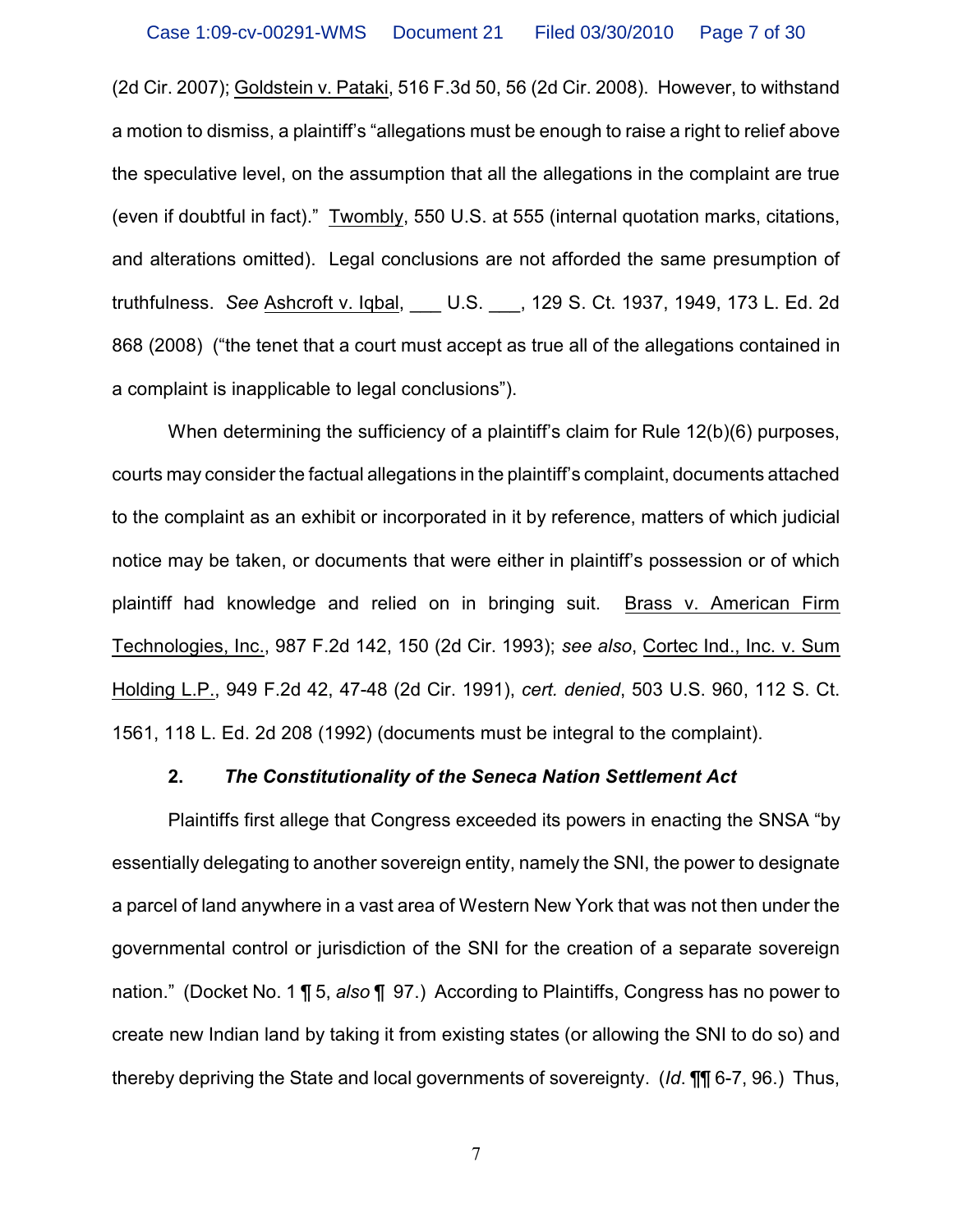they conclude, the SNSA is unconstitutional "to the extent that it might be interpreted to create new sovereign Indian land via the restricted fee process . . . ." (*Id.* ¶ 98, *also* ¶¶ 68, 108.)

### a. *Timeliness*

Section 1774g of the SNSA provides, in pertinent part, that:

Notwithstanding any other provision of law, any action to contest the constitutionality or validity under law of this subchapter shall be barred unless the action is filed on or before the date which is 180 days after November 3, 1990.

Based on this provision, Defendants urge that any challenge to the constitutionality or validity of the SNSA filed after May 2, 1991 is untimely, and Plaintiffs' 2009 lawsuit clearly is time-barred. As Defendants correctly note, the Supreme Court has held that "[a] constitutional claim can become time-barred just as any other claim can." Block v. North Dakota ex rel. Bd. of Univ. & Sch. Lands, 461 U.S. 273, 292, 103 S. Ct. 1811, 75 L. Ed. 2d 840 (1983); *see also*, Seneca Nation of Indians v. New York, 206 F. Supp. 2d 448, 534 (W.D.N.Y. 2002) (citing Block and acknowledging that the United States can establish a statute of limitations for a constitutional claim)). This Court agrees that a challenge to the SNSA's constitutionality is time-barred.

But in their opposing memorandum of law, Plaintiffs deny they are questioning the constitutionality of the SNSA. Rather, they say, their challenge is to the NIGC Chairman's January 20, 2009 decision to approve the SNI's second amended gaming ordinance. Plaintiffs urge that the NIGC Chairman "dispensed with the second prong of [the IGRA 'Indian land'] test, *i.e.*, whether the Tribe also exercised governmental power over the land," when he determined that the Buffalo Parcel's restricted fee status renders it "Indian country" within the meaning of 18 U.S.C. 1151, a statute that pertains to criminal jurisdiction. According to Plaintiffs, the NIGC Chairman's 2009 analysis involved an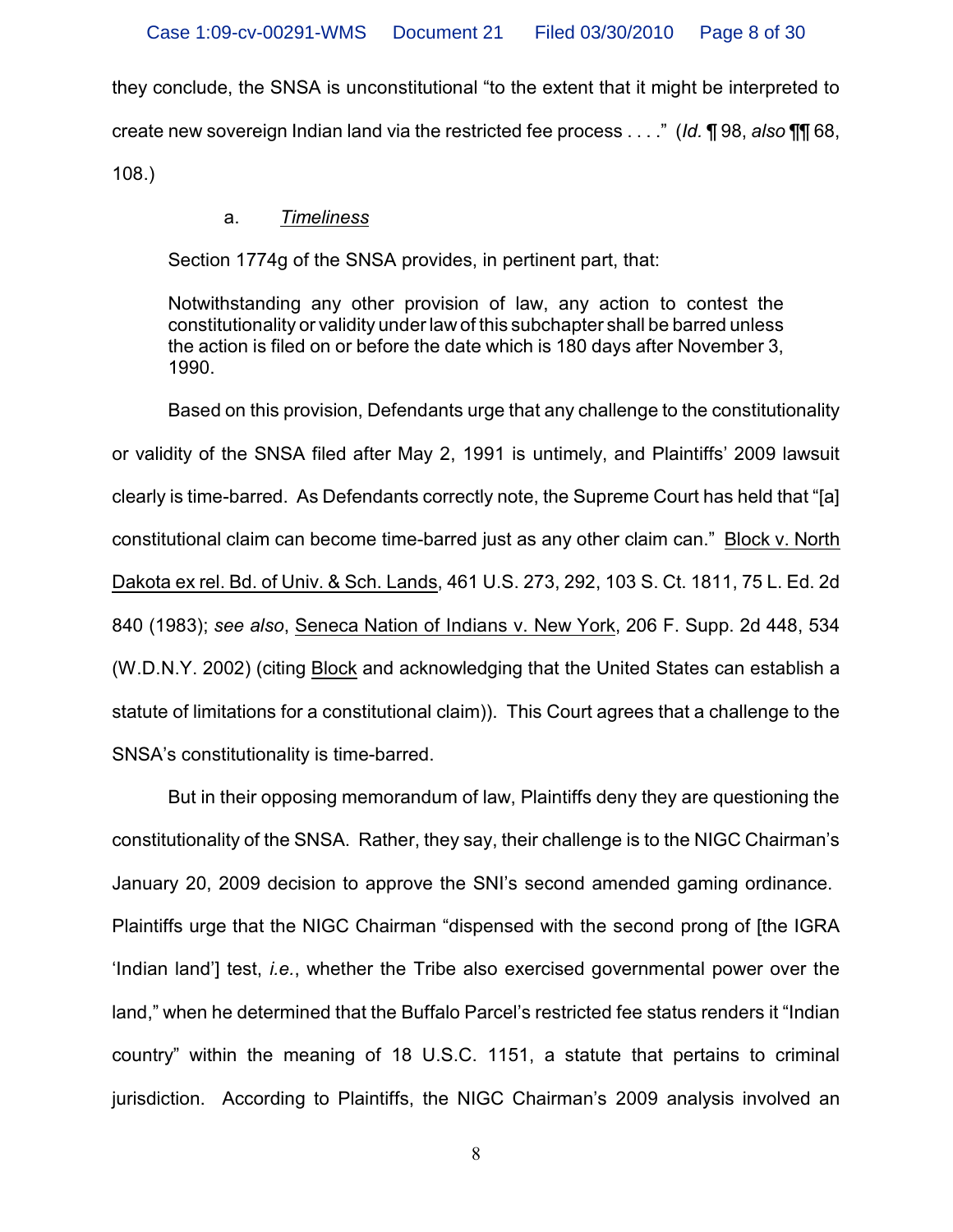interpretation of the SNSA that, for the first time, raised a constitutional issue under the Tenth Amendment. From there, they conclude that a six-year statute of limitations governs their claim, running from the date of the NIGC Chairman's determination.

Plaintiffs' explanation of their claim is not consistent with the Complaint. Subpart "A" of Plaintiffs' first claim for relief (Docket No. 1 ¶¶ 94-98) does not refer to the January 20, 2009 NIGC decision, the IGRA, or 18 U.S.C. § 1151. Likewise, preceding fact allegations regarding the NIGC's January 20, 2009 decision, incorporated into subpart "A" by reference, make no mention of the NIGC having interpreted or applied the SNSA. (*Id.* ¶¶ 92-93.) Thus, even under the most liberal construction of the Complaint, the claim Plaintiffs now purport to make simply does not appear in their pleading.

Plaintiffs' attempt to morph their argument titled "The Seneca Nation Settlement Act is Unconstitutional in Part," into something else entirely, via a memorandum of law, is both improper and unavailing. Plaintiffs could have amended their Complaint as of right in response to Defendants' Motion to Dismiss, but chose not to do so. FED. R. CIV.P. 15(a). They now disavow their plainly-stated facial challenge to the constitutionality of the SNSA. This Court construes Plaintiffs' disavowal as withdrawing their first argument in support of their first claim for relief.<sup>4</sup> Accordingly, dismissal of subpart "A" of their first claim, which asserts that the Buffalo Parcel is not Indian land because the SNSA is unconstitutional in part, is warranted.

Even were the Court to accept both Plaintiffs' restatement of subpart "A" and their related timeliness argument, the restated claim would be futile. In essence, Plaintiffs now seek to claim that the NIGC Chairman incorrectly concluded that land held in "restricted

 $^4\;$  Indeed, Plaintiffs expressly confirm in their opposing memorandum that "[t]his action does not challenge the SNSA, or its purpose, or the manner in which Congress sought to achieve that purpose." (Docket No. 17 at 8.)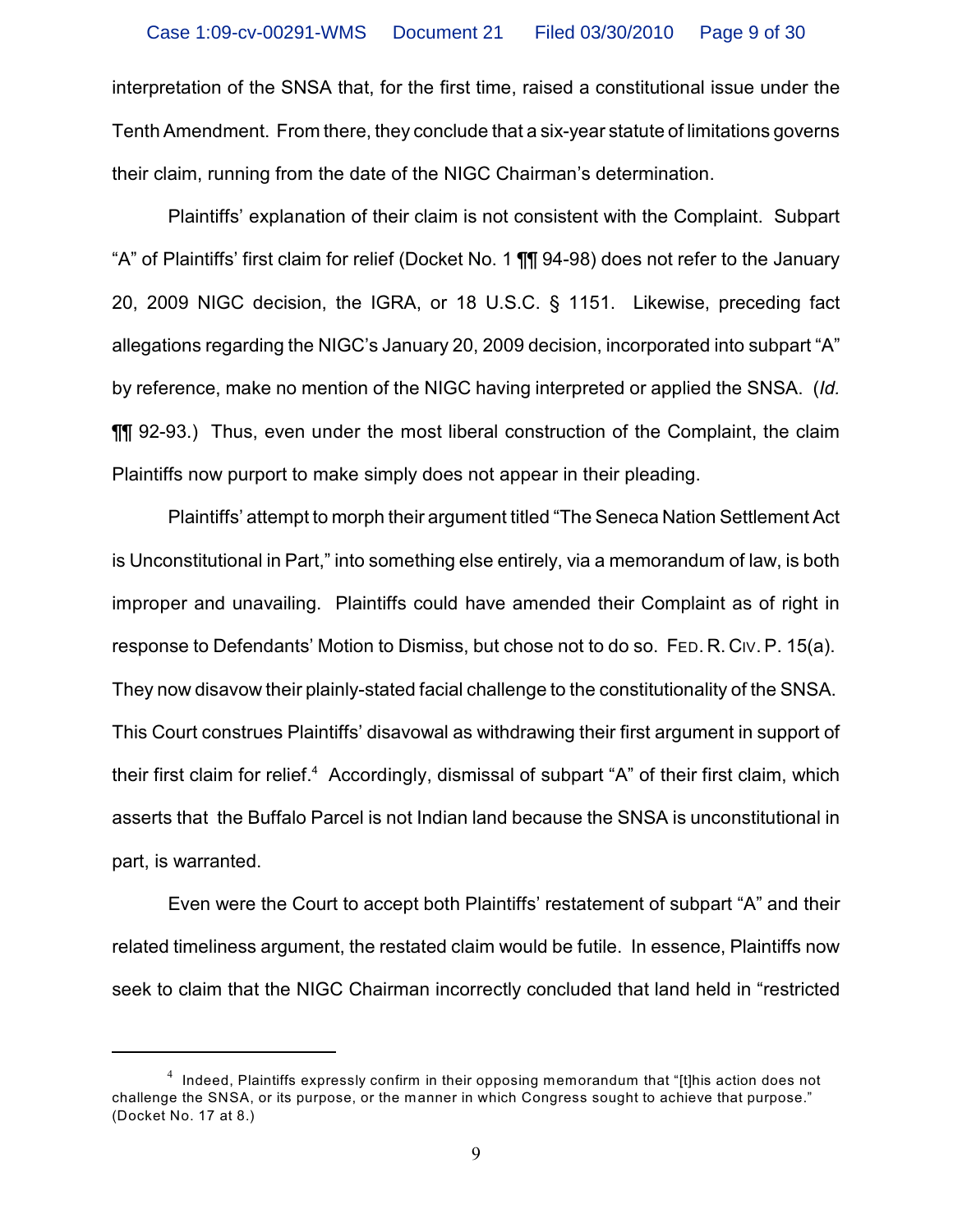fee" status under the SNSA is "Indian land" under the IGRA, and thus failed to apply the second prong of the IGRA's "Indian land" test.

As an initial matter, I note that this argument, as presented, challenges the NIGC Chairman's purported misinterpretation or misapplication of the IGRA, not the SNSA. Beyond that, the argument fails because it blatantly misstates the NIGC Chairman's January 20, 2009 decision.

This Court determined, in CACGEC II, that the Buffalo Parcel, which obtained restricted fee status under the SNSA, is "Indian country" under 18 U.S.C. § 1151. Primary jurisdiction over land that is Indian country rests with the Federal Government and the Indian tribe, not with the States.

For purposes of the IGRA, "Indian lands" include:

(A) all lands within the limit of any Indian reservation; and

(B) any lands title to which is either held in trust by the United States for the benefit of any Indian tribe or individual or held by any Indian tribe or individual subject to restriction by the United States against alienation and over which an Indian tribe exercises governmental power.

25 U.S.C. § 2703(4); *see also*, 25 C.F.R. § 502.12. So, under the IGRA, it is not enough

that restricted fee land is Indian country over which a tribe *can* exert primary jurisdiction;

to be "Indian land," the tribe *must* affirmatively exercise its governmental power.

The NIGC Chairman's January 20, 2009 determination states, in relevant part, that:

As restricted fee land, the Buffalo Parcel is held by the [SNI] subject to restriction by the United States against alienation and, therefore, conforms to the first requirement of IGRA's *Indian Lands* definition. . . . .

[O]nce the Secretary of the U.S. Department of the Interior allowed the Buffalo Parcel to pass into restricted fee pursuant to the SNSA, the land became Indian country within the meaning of 18 U.S.C.  $\S$  1151. ... Accordingly, the [SNI] possesses jurisdiction to exercise governmental authority over the Buffalo Parcel.

In order for the Buffalo Parcel to qualify as Indian lands under IGRA, the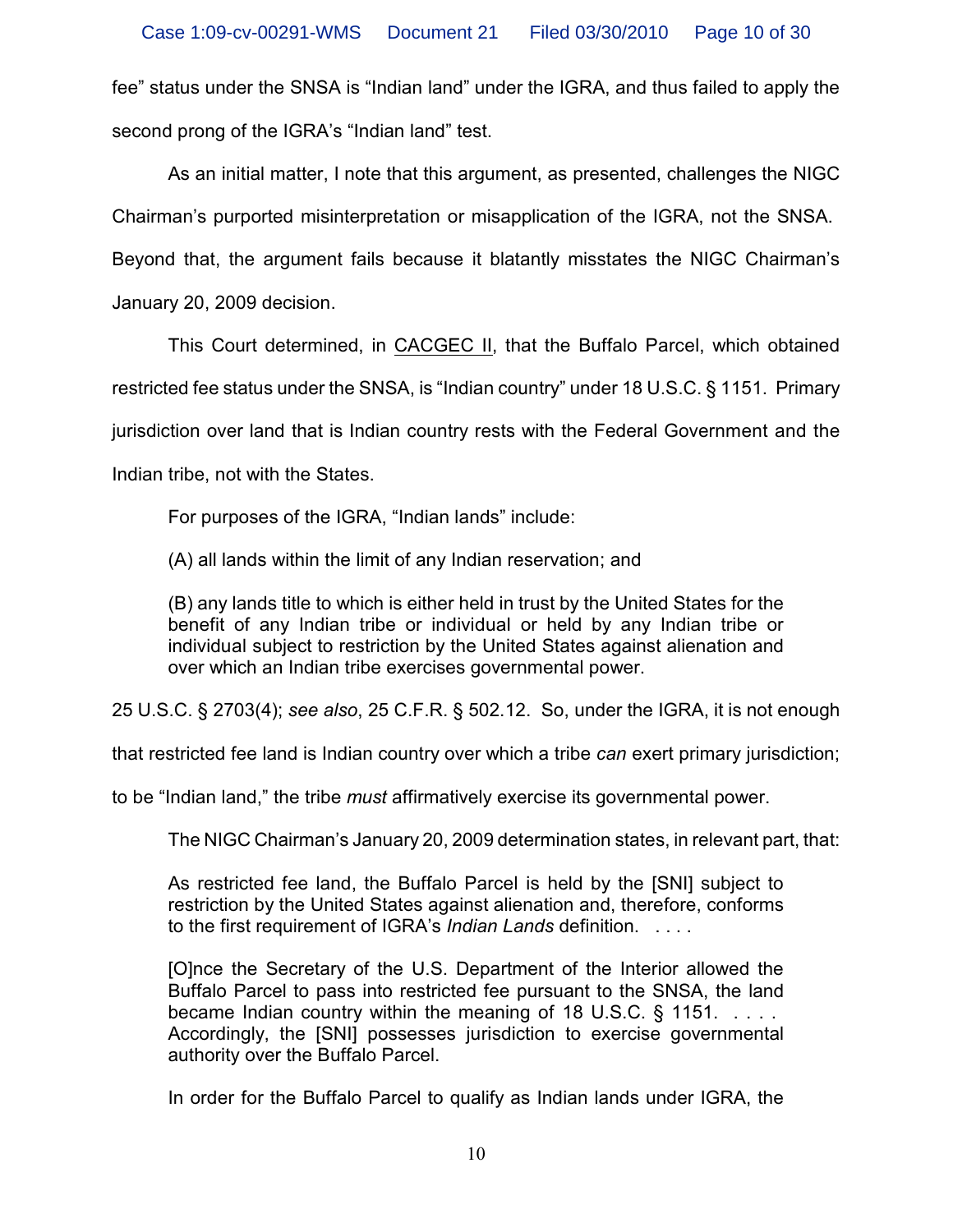[SNI] must also exercise present-day, governmental authority over the land. . . . . Since acquiring the land in 2005, the [SNI polices the Parcel, has fenced and posted the site, and has] enacted several ordinances and resolutions applying its laws to the Parcel. . . . . Because the land described in the 2008 ordinance is held in restricted fee and the [SNI] exercises governmental authority over it, the land meets IGRA's *Indian Lands* definition.

Docket No. 17-2 at 7, 9-10 (citation omitted, emphasis in original, alterations added)).

While Plaintiffs may disagree with the NIGC Chairman's conclusions, it is evident he considered, first, whether the SNI possesses jurisdiction over the Buffalo Parcel, and second, whether the SNI is exercising that authority. So, to the extent Plaintiffs seek to alter their first argument to claim that the NIGC Chairman failed to apply the second prong of the IGRA Indian land test, their proposed amendment is directly contradicted by the document on which they rely. Accordingly, amendment would be futile.

Subpart "A" of Plaintiffs' first claim for relief is dismissed, based on their withdrawal of the claim stated in the Complaint, and alternatively, the untimeliness of the stated claim.

## **3.** *The Tribal-State Compact's Applicability to the Buffalo Parcel*

At subpart "B" of their first claim for relief, Plaintiffs urge that the Tribal-State Compact between the SNI and the State of New York, deemed approved in November 2002 by the Secretary's inaction, does not apply to the Buffalo Parcel. (Docket No. 1  $\P$ 100.) Plaintiffs claim that the Secretary may approve a compact under the IGRA only if it authorizes gambling on "Indian land," and because no such land existed in Buffalo at the time the Compact was deemed approved, the Compact could not have authorized a gambling facility on land the SNI hoped to acquire in Buffalo at some future date. (*Id*. ¶ 101.) Plaintiffs conclude by stating that land cannot attain restricted fee status unless it first is under the governmental control of an Indian tribe. (*Id*. ¶ 102.)

Paragraph 102 seems to refer, once again, to the purported unconstitutionality of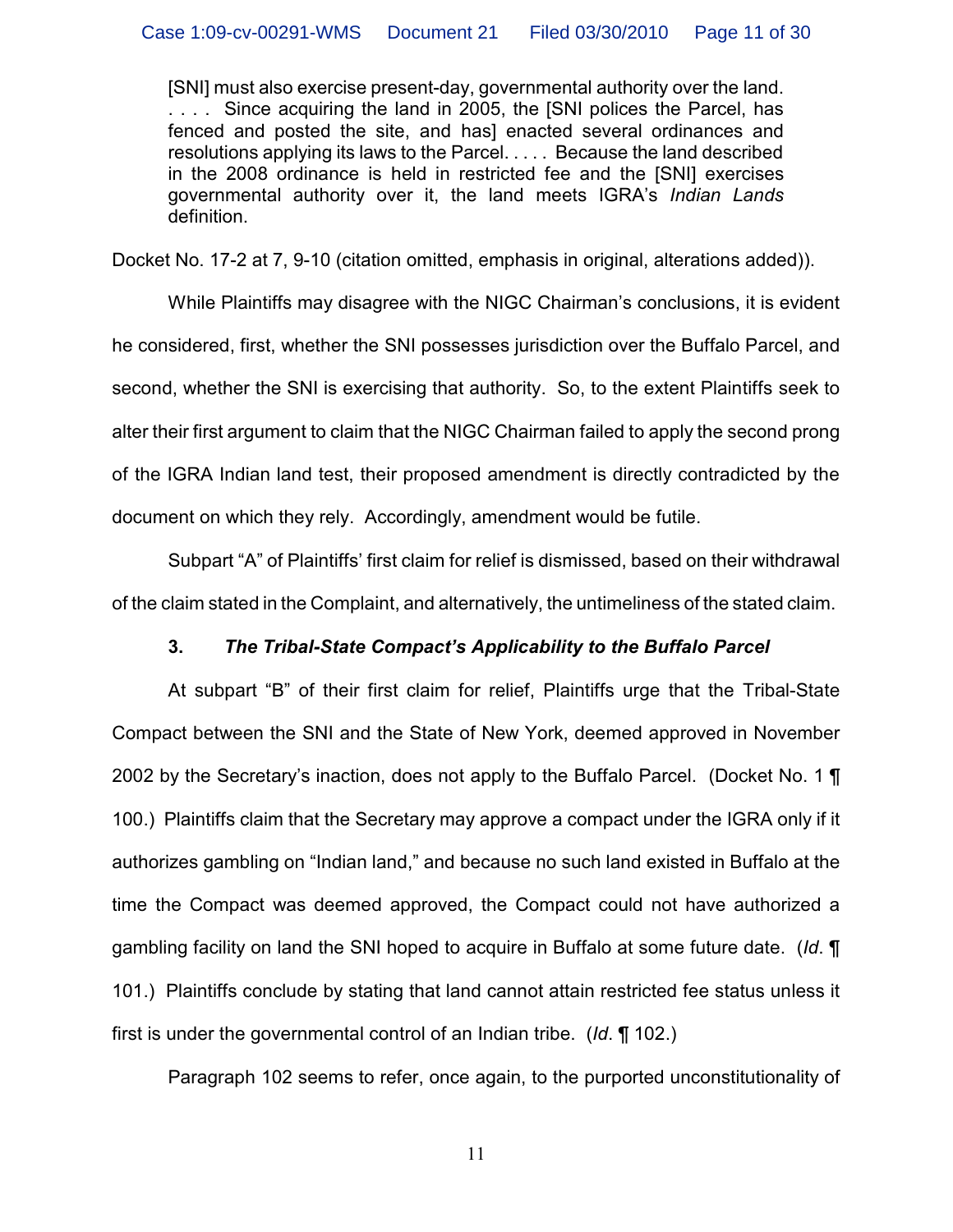the SNSA, which permits the SNI to first acquire land in fee simple (where primary jurisdiction remains with the State), and then seek "restricted fee" status as a means of obtaining jurisdiction. Because Plaintiffs' challenge to the SNSA's constitutionality already has been withdrawn, paragraph 102 of the Complaint also is deemed withdrawn.

As for paragraphs 100 and 101, Defendants read Plaintiffs' second argument as a challenge to the validity of the Tribal-State Compact, and contend that the Administrative Procedure Act ("APA") does not waive the Government's sovereign immunity with respect to this matter. The reason, according to Defendants, is that the Secretary's decision to take no action on the Compact—*i.e.*, her inaction, by which the Compact became effective—is not a "final agency action" within the meaning of the APA. 5 U.S.C. § 704. Defendants go on to argue that even were the challenged non-action reviewable, it is subject to a six-year statute of limitations. Polanco v. United States DEA, 158 F.3d 657, 652-53 (2d Cir. 1998) (finding six-year statute of limitations of 28 U.S.C. § 2401(a) applies to actions brought under the APA). Because the Compact went into effect on November 12, 2002, say Defendants, the relevant date for statute of limitations purposes is November 12, 2008. Thus, even assuming the Court has jurisdiction over this claim, a challenge to the validity of the Compact, filed on March 31, 2009, is time-barred.

In response, Plaintiffs concede that, were they challenging the validity of the Compact, their claim would be time-barred. (Docket No. 17 at 23.) Once again, however, they repudiate the most straightforward and logical reading of their allegations. According to Plaintiffs, they are not challenging the validity of the Compact, but rather, the NIGC Chairman's January 20, 2009 approval of the SNI's second amended gaming ordinance for the Buffalo Parcel. Plaintiffs presume that "Chairman Hogen must necessarily have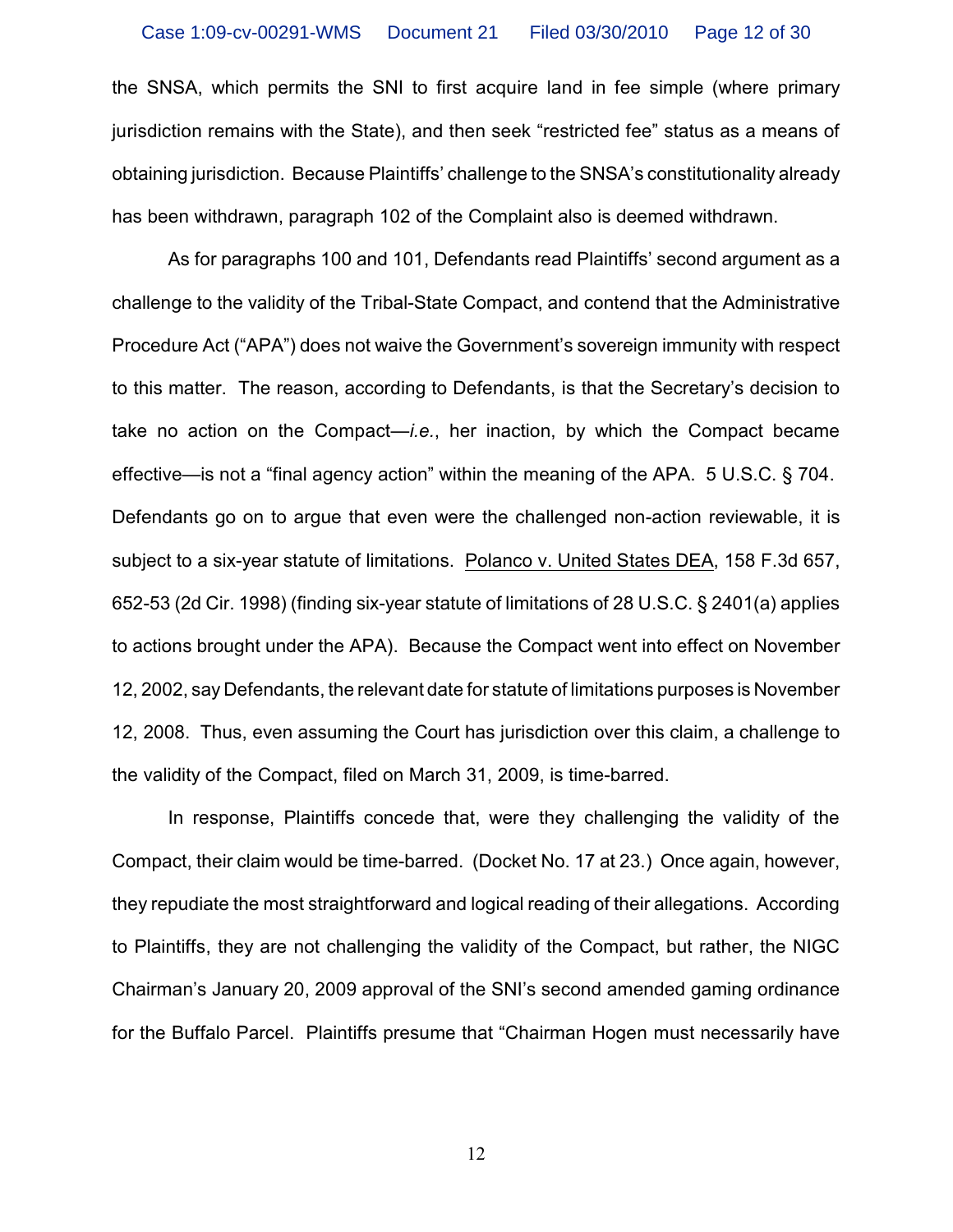rendered a conclusion that the Compact did apply" to the Buffalo Parcel, $5$  and conclude that his decision is "reviewable within the context of this APA action." (*Id*. at 23.)

Plaintiffs' explanation of their claim is not consistent with the Complaint. Subpart "B" of Plaintiffs' first claim for relief (Docket No. 1 ¶¶ 100-102) makes no reference to the January 20, 2009 NIGC decision. Likewise, preceding fact allegations relating to the NIGC's decision, incorporated into subpart "B" by reference (*Id.* ¶ 99), make no mention of the Compact.<sup>6</sup> (*Id.* **¶**¶ 92-93.) Thus, even under the most liberal construction of the Complaint, no statement of the purported claim exists in their pleading.

To the extent Plaintiffs are attempting to amend subpart "B," via a memorandum of law, their approach is improper and unavailing. Plaintiffs had an opportunity to amend their Complaint as of right in response to Defendants' Motion to Dismiss, but chose not to do so. FED. R. CIV. P. 15(a). They now deny they are challenging the validity of the Compact's authorization of gambling on not-yet-purchased land in Buffalo. The Court construes Plaintiffs' denial as withdrawing their second argument in support of their first claim for relief. Accordingly, dismissal of subpart "B" of their first claim, which asserts that the Secretary improperly permitted the allegedly unlawful Compact to become effective, is warranted. And even assuming Plaintiffs do not intend a withdrawal, as they concede, their stated claim is time-barred.

Were the Court to consider Plaintiffs' improper attempt to amend subpart "B," their proposed claim is futile because it is contradicted by the documents they refer to and rely

 $^5$  The Court notes that the applicability of the Compact to the Buffalo Parcel has no bearing on the purported subject of the first claim for relief—*i.e.*, whether the Buffalo Parcel is "Indian land" within the meaning of the IGRA.

 $^6\,$  Plaintiffs' fact allegations relate to the NIGC Chairman's conclusions that: (1) 25 U.S.C. § 2719(a) applies only to land held in trust, a conclusion challenged in their second claim for relief, and (2) the Buffalo Parcel was acquired as part of the settlement of a land claim under 25 U.S.C. § 2719(b)(1)(B), a conclusion challenged in their third claim for relief.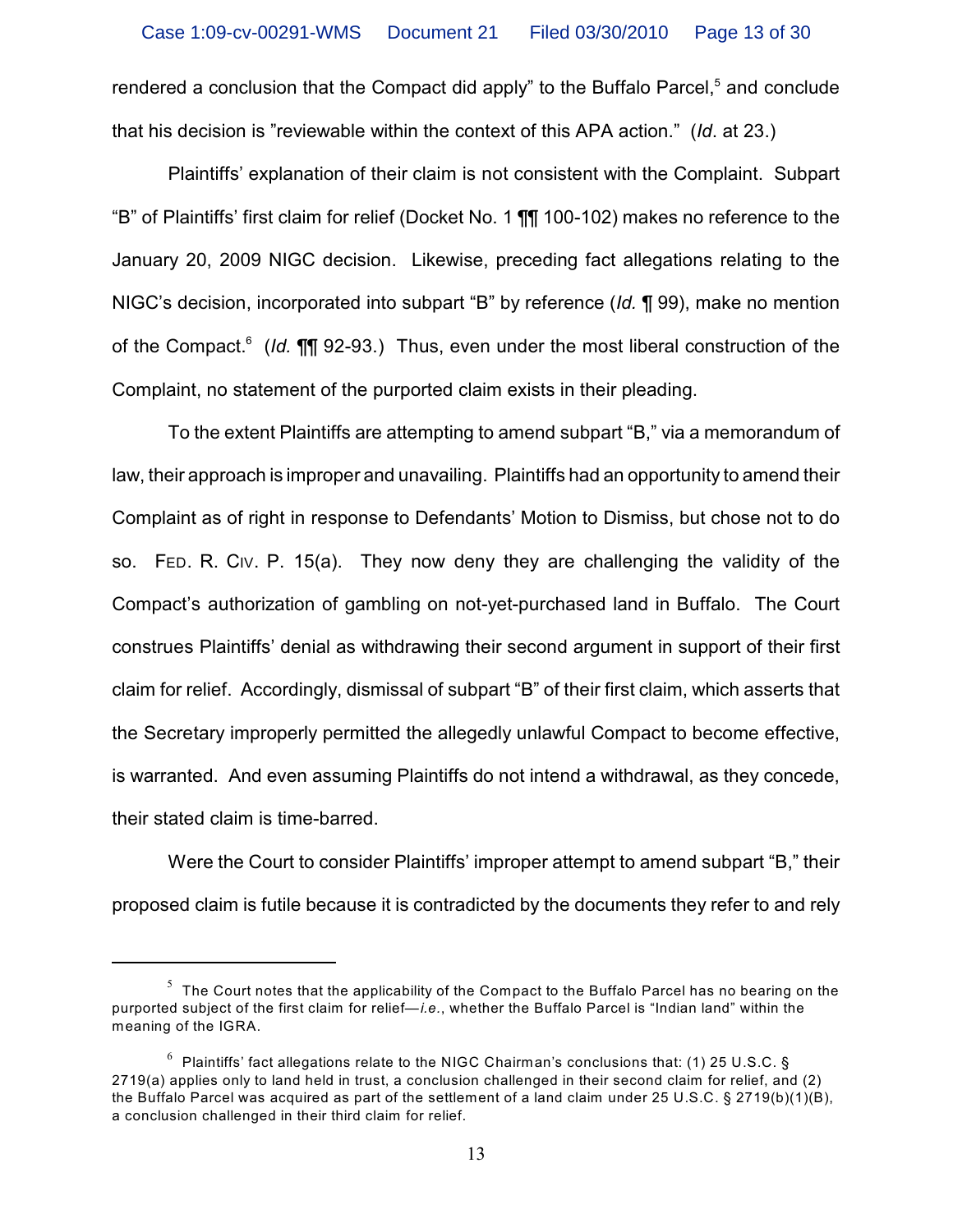on in their Complaint. Plaintiffs' contention that "Chairman Hogen must necessarily have rendered a conclusion that the Compact did apply" to the Buffalo Parcel appears to imply two things: (1) that the Compact does not authorize gambling on land the SNI sought to acquire in Buffalo, and (2) the NIGC Chairman improperly extended the reach of the Compact to the later-purchased Buffalo Parcel. These implications are contrary to the Compact, which does authorize gambling "at a location in the City of Buffalo to be determined by the Nation" (Docket No. 11-3 at 15, ¶ 11(b)), and to the NIGC Chairman's January 20, 2009 determination, which makes no mention of, much less renders conclusions about, the legal sufficiency of the Compact. (Docket No. 17-2). Because Plaintiffs' proposed claim is directly contradicted by the relevant documents, the suggested amendment would be futile.

Subpart "B" of Plaintiffs' first claim for relief is dismissed, based on their withdrawal of the claim stated in the Complaint and, alternatively, the conceded untimeliness of the stated claim.

#### **4.** *Restricted Fee Status and "Indian Land"*

Plaintiffs allege in subpart "C," as they did in CACGEC II, that the Buffalo Parcel is neither "Indian country," within the meaning of 18 U.S.C. § 1151, nor "Indian land" under the IGRA. (Docket No. 1 ¶ 104.) Plaintiffs urge, as they did in CACGEC II, that to be Indian land under the IGRA, land must be within the limits or boundaries of an existing reservation. (*Id.* ¶ 109.) Thus, they claim, Defendants "acted illegally, arbitrarily, capriciously and not otherwise in accordance with law, in approving or causing to be approved the January 20, 2009 ordinance insofar as they determined that the Buffalo Parcel is 'Indian land.'" (*Id*. ¶ 108.)

Defendants argue for dismissal of this claim based on collateral estoppel and *res*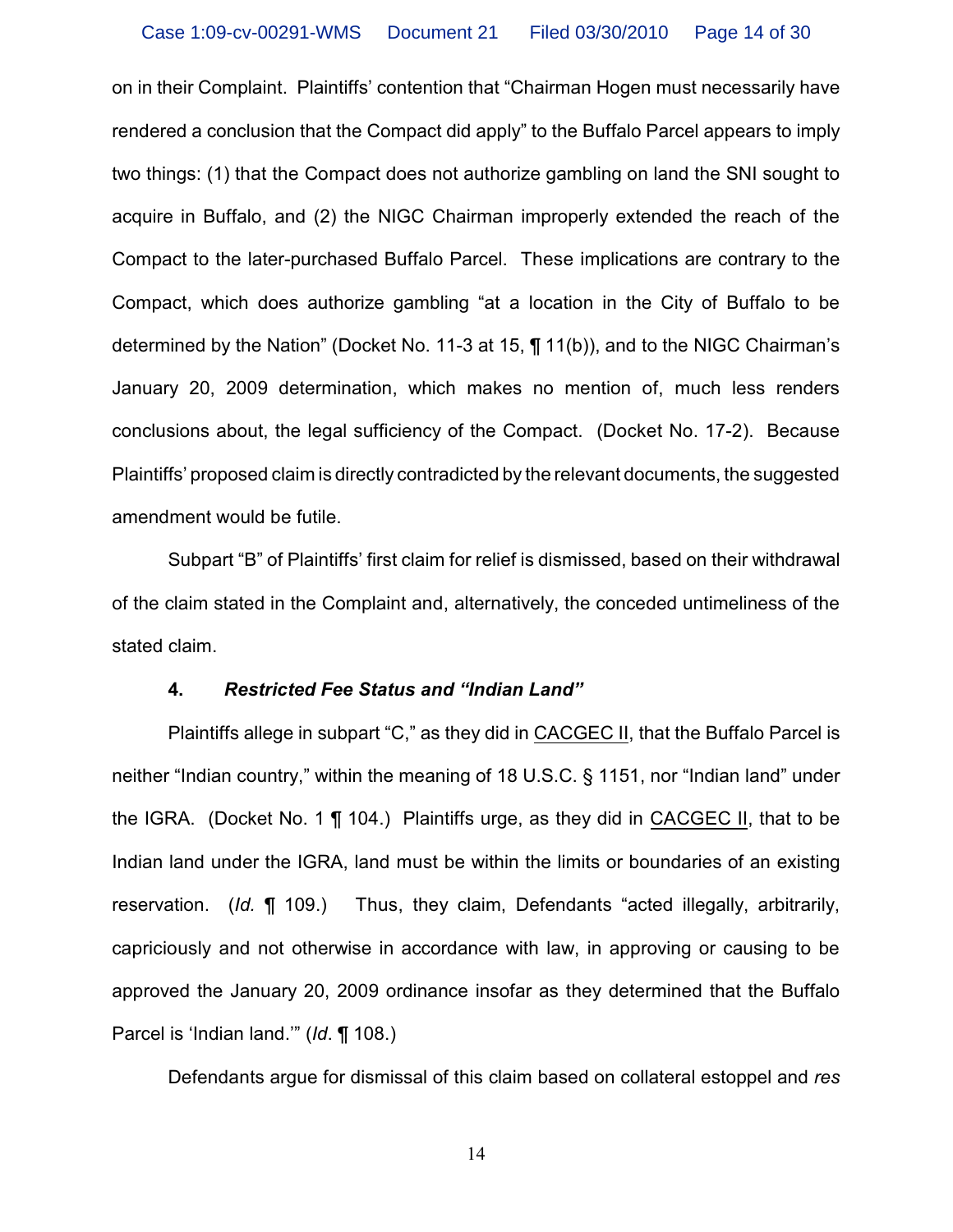*judicata*<sup>7</sup> In opposition. Plaintiffs urge that neither doctrine applies.

### a. *Collateral Estoppel*

Under collateral estoppel, once an issue is actually and necessarily determined by a court of competent jurisdiction, that determination is conclusive in subsequent suits based on a different cause of action involving a party to the prior litigation. Montana v. United States, 440 U.S. 147, 153, 99 S. Ct. 970, 59 L. Ed. 2d 210 (1979). "Collateral estoppel, or issue preclusion, applies where: (1) the identical issue was raised in a previous proceeding; (2) the issue was actually litigated and decided in the previous proceeding; (3) the party had a full and fair opportunity to litigate the issue; and (4) the resolution of the issue was necessary to support a valid and final judgment on the merits." Uzdavines v. Weeks Marine, Inc., 418 F.3d 138, 146 (2d Cir. 2005) (citations and internal quotation marks omitted). Plaintiffs urge that none of the four factors exist with respect to their claim that the Buffalo Parcel is not "Indian land."

Among other things, Plaintiffs contend that they have not yet had a full and fair opportunity to litigate the "Indian land" issue because, while they have appealed this portion of the CACGEC II decision, they have not yet obtained appellate review. The Second Circuit has held that "issue preclusion cannot apply[ ] 'if there is an inability to obtain [appellate] review or there has been no review, even though an appeal has been taken.'" Aviall, Inc. v. Ryder Sys., Inc., 110 F.3d 892, 897 (2d Cir. 1997) (quoting Johnson v. Watkins, 101 F.3d 792, 795 (2d Cir. 1996) (alteration in original); *see also*, Gelb v. Royal Globe Ins. Co., 798 F.2d 38, 44 (2d Cir. 1986) ("although failure to appeal does not prevent

 $^7\,$  Although Defendants appear to have advanced this argument with respect to the first claim in its entirety, the Court addresses it with respect to subpart "C" only in light of the facts that Plaintiffs have withdrawn their challenge to the constitutionality of the SNSA (subpart "A") and, as already noted, the Tribal-State Compact's applicability to the Buffalo Parcel (subpart "B") has no bearing on whether the Buffalo Parcel meets the IGRA's "Indian land" requirements. Additionally, subpart "B" is subject to dismissal as untimely.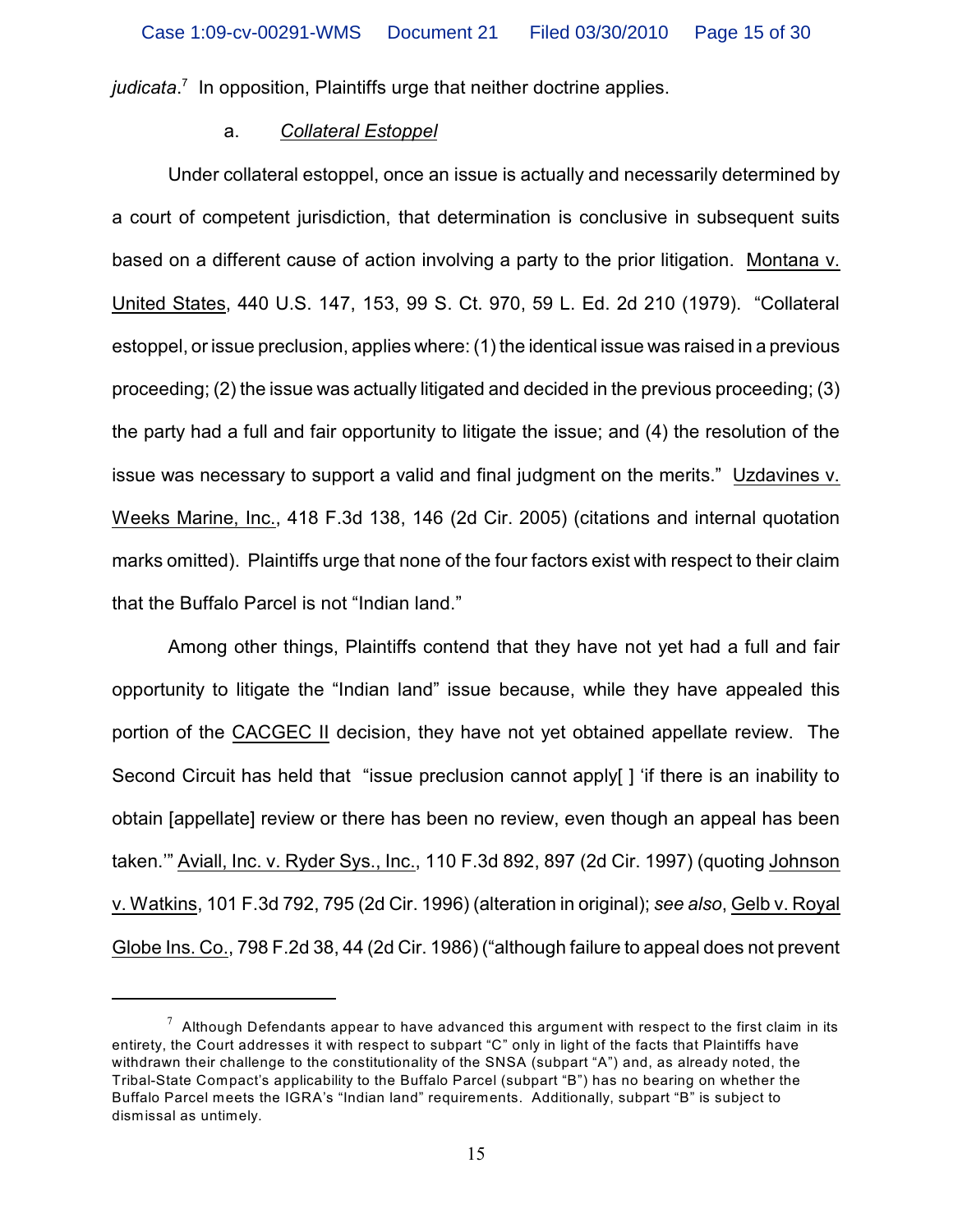preclusion, inability to obtain appellate review, or the lack of such review once an appeal is taken, does prevent preclusion").

Defendants contend, in reply, that Plaintiffs withdrew their appeal from active consideration, and that any failure to obtain appellate review is therefore self-inflicted. This Court takes judicial notice of the following. The parties jointly withdrew their respective appeals from consideration until December 4, 2009, and expressly agreed that their withdrawal would not operate as a dismissal. Docket Nos. 08-5219 and 08-5257 (granted July 21, 2009). Prior to December 4, 2009, Plaintiffs sought to reactivate their appeal, which was reinstated on December 17, 2009. *Id*. On December 21, 2009, Defendants moved to stay the appeals "until 60 days after final judgment in [this action]." *Id.* The Second Circuit granted Defendants motion to stay on March 12, 2010 and, as a result, Plaintiffs will not obtain appellate review until this case is concluded. *Id.*; *also* Docket No. 07-2610.

Even had Defendants pointed to authority suggesting that a delay in the appellate court impacts the preclusion analysis—which they have not—at this juncture, Plaintiffs' inability to obtain review is not "self-inflicted." Although it may seem incongruous that Plaintiffs can receive another "bite at the apple" on a question treated exhaustively in CACGEC II, the posture of this case and the parties' appeals appears to dictate that result. In light of this conclusion, there is no need to consider Plaintiffs' arguments with regard to each of the remaining factors, and Defendants' motion to dismiss "subpart C" based on collateral estoppel is denied.

### b. *Res Judicata*

Under *res judicata*, or claim preclusion, "a final judgment forecloses 'successive litigation of the very same claim, whether or not relitigation of the claim raises the same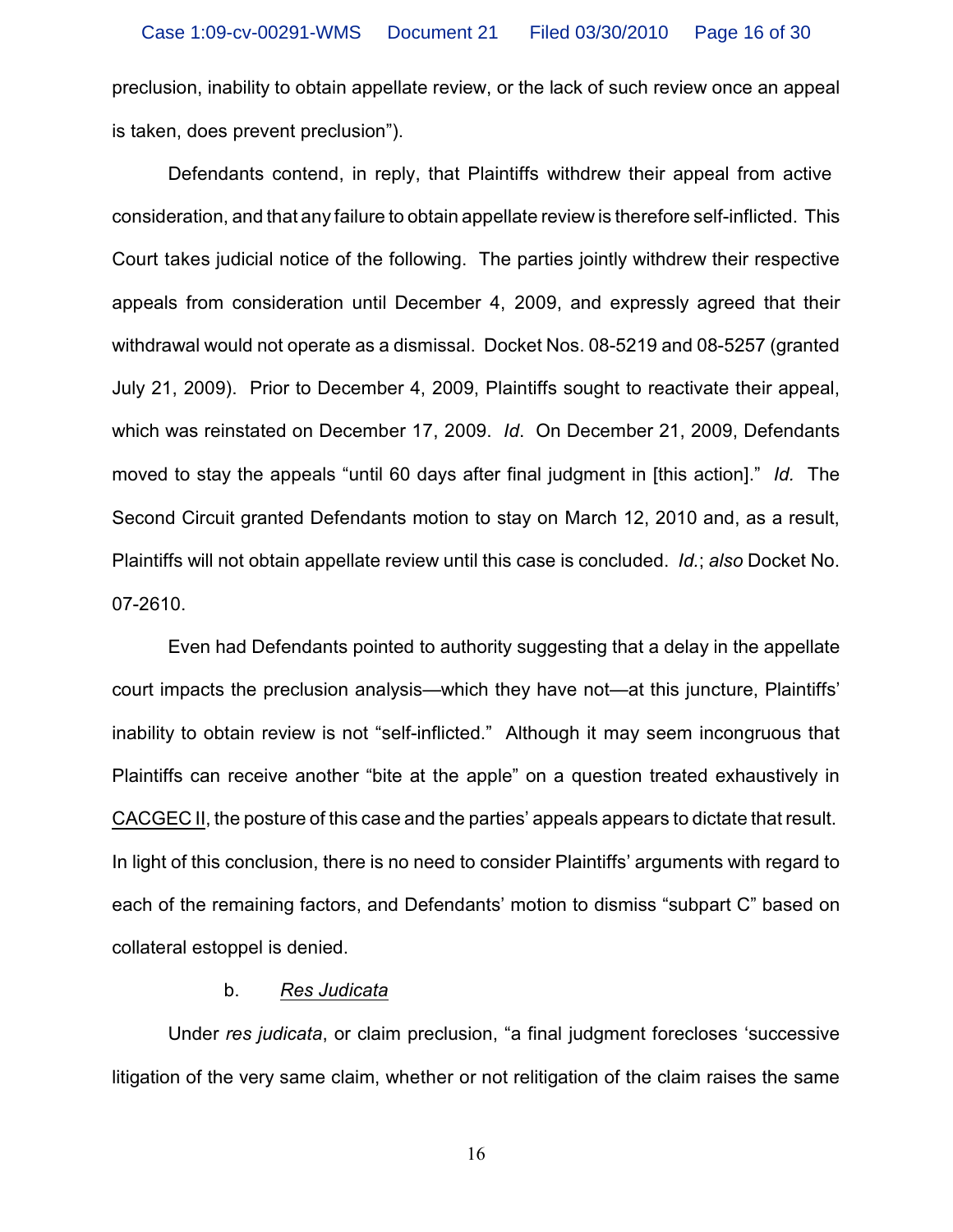issues as the earlier suit.'" Taylor v. Sturgell, 553 U.S. 880, \_\_\_, 128 S. Ct. 21621, 2171, 171 L. Ed. 2d 155 (2008) (quoting New Hampshire v. Maine, 532 U.S. 742, 748, 121 S. Ct. 1808, 149 L. Ed. 2d 968 (2001)). A first judgment generally will have preclusive effect where the transaction or connected series of transactions at issue in both suits is the same—that is, where the same evidence is needed to support both claims, and where the facts essential to the second were present in the first. SEC v. First Jersey Sec., Inc., 101 F.3d 1450, 1463-64 (2d Cir. 1996) (citations and quotation marks omitted). "If the second litigation involved different transactions, and especially subsequent transactions, there generally is no claim preclusion." *Id.* at 1464 (citations omitted).

After articulating general principles of *res judicata*, Defendants state it is "clear that both cases involve the same 'claims' by Plaintiffs, so as to be barred." Docket No. 11-2 at 19.

Plaintiffs argue that claim preclusion does not apply because CACGEC II challenged the NIGC's approval of the SNI's amended gaming ordinance, whereas this action challenges the NIGC"S approval of the SNI's second amended gaming ordinance, which did not exist and had not been submitted for administrative approval when CACGEC II was decided.

In reply, Defendants merely refer again to the generalized argument in their initial memorandum.

"The party claiming *res judicata* bears the burden of proving that the second action is barred, and it is not 'dispositive that the two proceedings involved the same parties, similar or overlapping facts, and similar legal issues.'" Carvel v. Franchise Stores Realty Corp., 08-CV-8938, 2009 U.S. Dist. LEXIS 113410, at \*11 (S.D.N.Y. Dec. 1, 2009). Defendants have failed to meet their burden here, and their motion to dismiss subpart "C"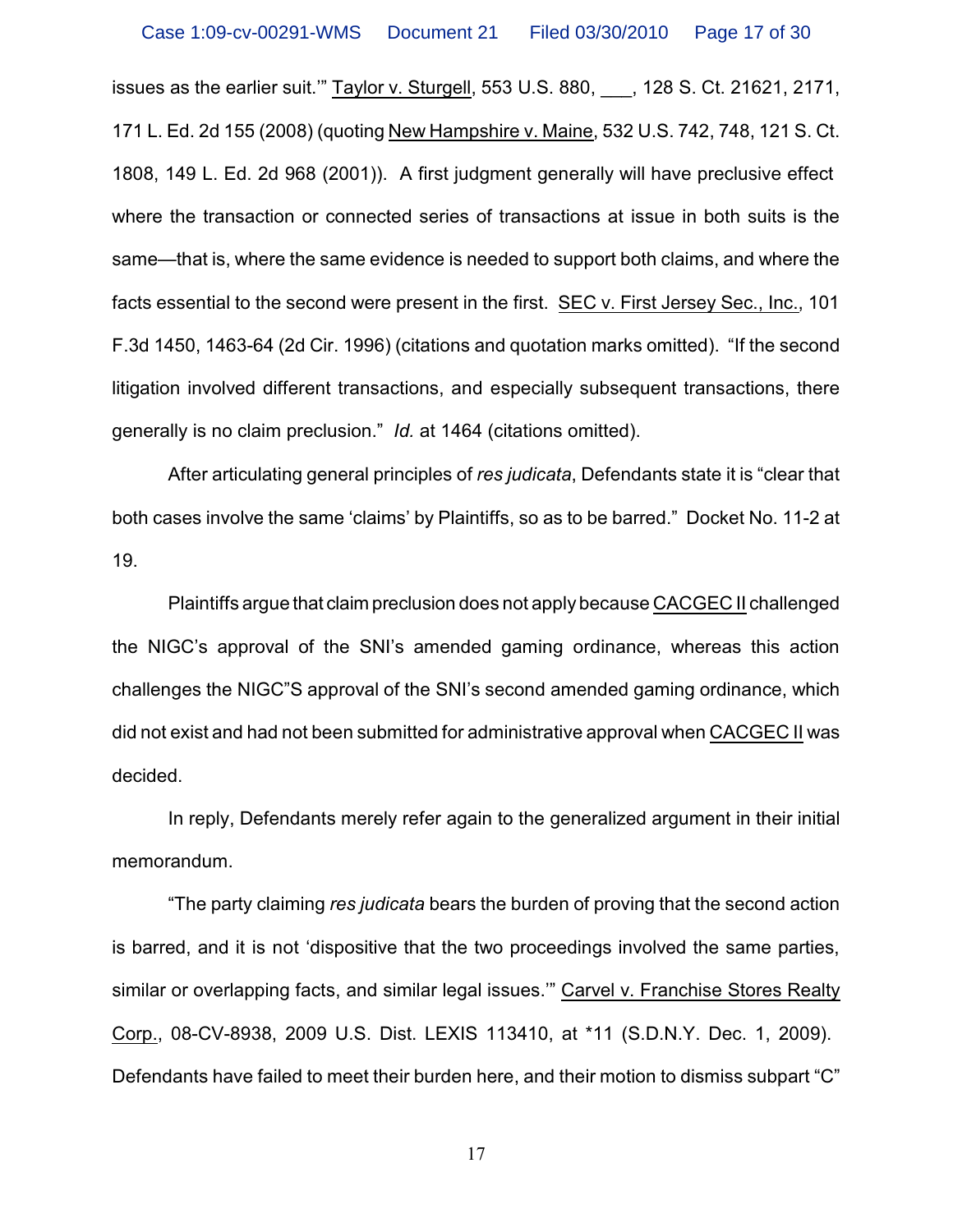based on *res judicata* must be denied.

### **5.** *The Quiet Title Act*

Relying on the Quiet Title Act ("QTA"), 28 U.S.C. § 2409a, Defendants contend, as they did in CACGEC I and CACGEC II, that the Court lacks jurisdiction over Plaintiffs' first claim because the United States has not waived its sovereign immunity with regard to the IGRA "Indian land" question. This Court recognizes that Defendants seek to preserve their argument, and note that they have not offered any supporting argument or authority the Court has not already fully considered at least once and, in some instances, several times. For the reasons set forth in CACGEC I and CACGEC II, the Court finds that the QTA does not divest it of jurisdiction over this action. Accordingly, Defendants' motion to dismiss on this basis is denied.

#### **B. The Seneca Nation of Indian's Motion to Intervene**

The SNI has moved for permissive intervention under Rule 24(b) of the Federal Rules of Civil Procedure, which provides in relevant part that "[o]n timely motion, the court may permit anyone to intervene who . . . has a claim or defense that shares with the main action a common question of law or fact." FED. R. CIV. P.  $24(b)(1)(B)$ . In exercising its discretion, a district court must consider whether granting the request "will unduly delay or prejudice the adjudication of the original parties' rights." *Id.* 24(b)(3); *see* In re Holocaust Victim Assets Litig., 225 F.3d 191, 202 (2d Cir. 2000). "'Additional relevant factors include the nature and extent of the intervenors' interests, the degree to which those interests are adequately represented by other parties, and whether parties seeking intervention will significantly contribute to full development of the underlying factual issues in the suit and to the just and equitable adjudication of the legal questions presented.'" Lovely H. v. Eggleston, 05-CV-6920, 2006 U.S. Dist. LEXIS 83424, at \*8 (S.D.N.Y. Nov. 15, 2006)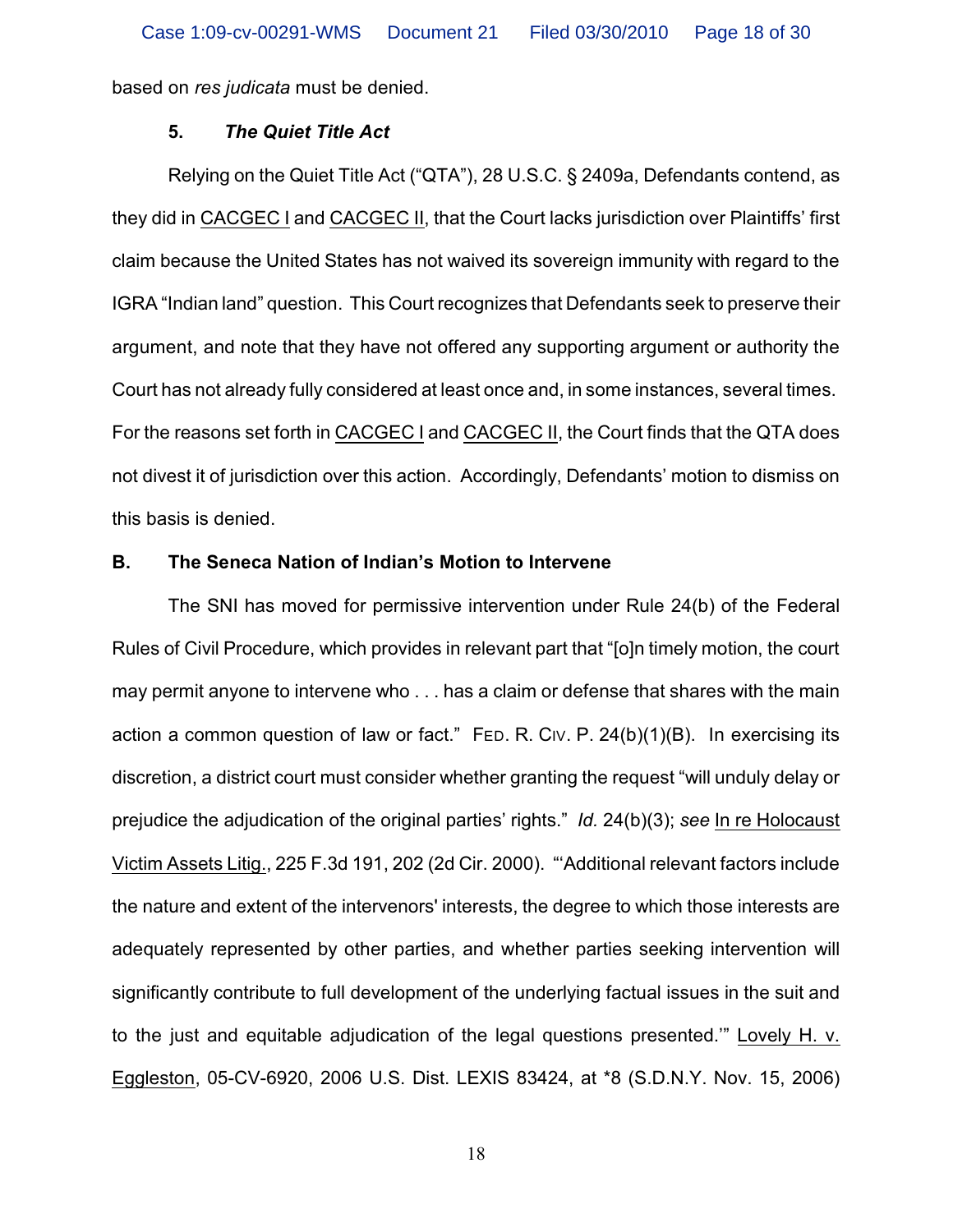(quoting H.L. Hayden Co. v. Siemens Medical Sys., Inc., 797 F.2d 85, 89 (2d Cir. 1986)). The trial court has broad discretion to grant or deny permissive intervention. United States Postal Service v. Brennan, 579 F.2d 188, 192 (2d Cir. 1978).

Here, the SNI states it is seeking to intervene "in order to defend its sovereignty over its Buffalo Creek Territory, its governmental economic and social interests in the development and use of that Territory, and its interests in the continuing validity of laws, regulations and other legislative and administrative actions significant to the Nation's use of its Buffalo Creek Territory." (Docket No. 10-1). The SNI proposes to limit its intervention and consequent waiver of sovereign immunity to litigation of the three claims for relief specified in Plaintiffs' Complaint.<sup>8</sup>

In its motion, the SNI contends that all factors relevant to permissive intervention weigh strongly in its favor. In contrast, its says, denying the motion would prevent the SNI from fully participating in briefing and oral argument, and from seeking stays of and appealing any adverse decisions. Plaintiffs urge that none of the factors weighs in favor of granting the SNI's motion. Each factor is examined below.

### **1.** *Timeliness*

When determining whether a motion to intervene is timely, courts may consider: (1) the length of time the applicant knew of its interest but failed to intervene, (2) prejudice to existing parties from the delay, (3) prejudice to the applicant if the motion is denied, and (d) the presence of any unusual circumstances militating for or against a finding of timeliness. Long Island Trucking v. Brooks Pharm., 219 F.R.D. 53, 54-55 (E.D.N.Y. 2003); Butler, Fitzgerald & Potter v. Sequa Corp., 250 F.3d 171, 182 (2d Cir. 2001).

 $^8$  The Court already has dismissed subparts A and B of Plaintiffs' first claim for relief. Nevertheless, subpart C remains, and it encompasses the question identified by the SNI with regard to its proposed intervention on the first claim—*i.e.*, "whether . . . the Buffalo Creek Territory qualifies as 'Indian lands' under IGRA." (Docket No. 10-3 at 2.)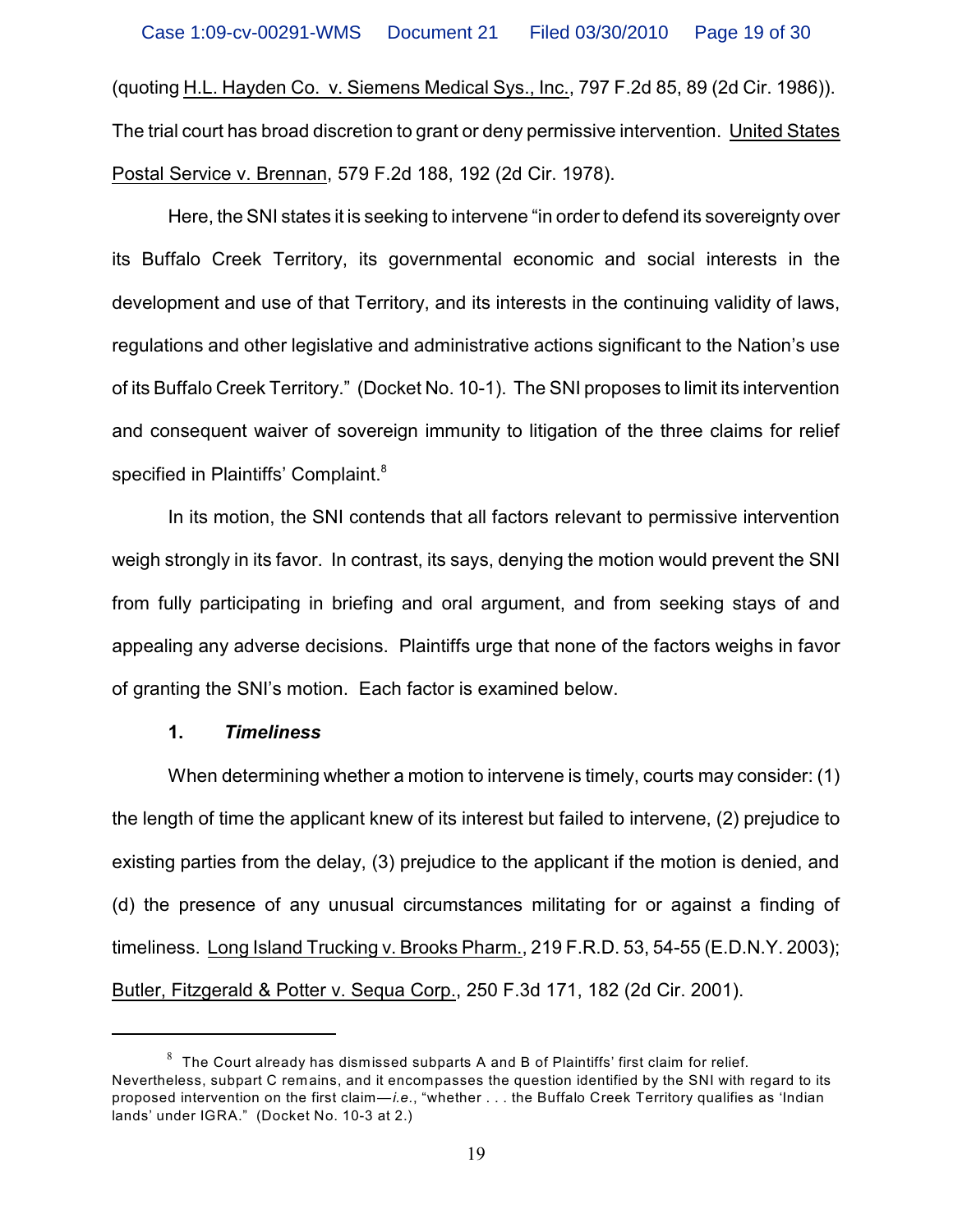The SNI asserts that it promptly moved to intervene in this action within the time allowed for Defendants to file a responsive pleading or a motion. Plaintiffs, in turn, characterize the motion as "gamesmanship," noting the SNI's longstanding participation as *amicus curiae* with respect to the very issues on which it now seeks to intervene.

Although CACGEC I, CACGEC II, and the instant action challenge different agency determinations, each lawsuit has been predicated on Plaintiffs' assertions that the Buffalo Parcel: (1) does not qualify as "Indian land" under the IGRA, (2) is subject to the afteracquired lands prohibition against gaming, and (3) does not fall within the "settlement of a land claim" exception to the prohibition. These are precisely the questions on which the SNI seeks to intervene.

The Court agrees that the SNI has been aware of its interest with regard to these issues since in or about January 2006, and that it chose not to seek permission to intervene until some three and one-half years later, in June 2009. In CACGEC I, the SNI chose not to waive its sovereign immunity and intervene in the action, even for the limited purpose of seeking dismissal under Rule 19 of the Federal Rules of Civil Procedure. Instead, it pursued only *amicus curiae* status. Likewise, in CACGEC II, the SNI again sought only *amicus* status with regard to briefing precisely the same issues on which it now seeks to intervene. Both prior cases were appealed, and the SNI made a calculated decision to forego the opportunity to participate as a party in the underlying cases and on appeal. Thus, the purported prejudice it will suffer—its inability to fully participate "in briefing and oral argument and . . . to seek stays of and to appeal any adverse decisions"—appears to be nothing more than an attempt to circumvent the consequences of a strategy it no longer wishes to be bound by.

Were the Court to view the instant lawsuit in isolation, the SNI's motion would be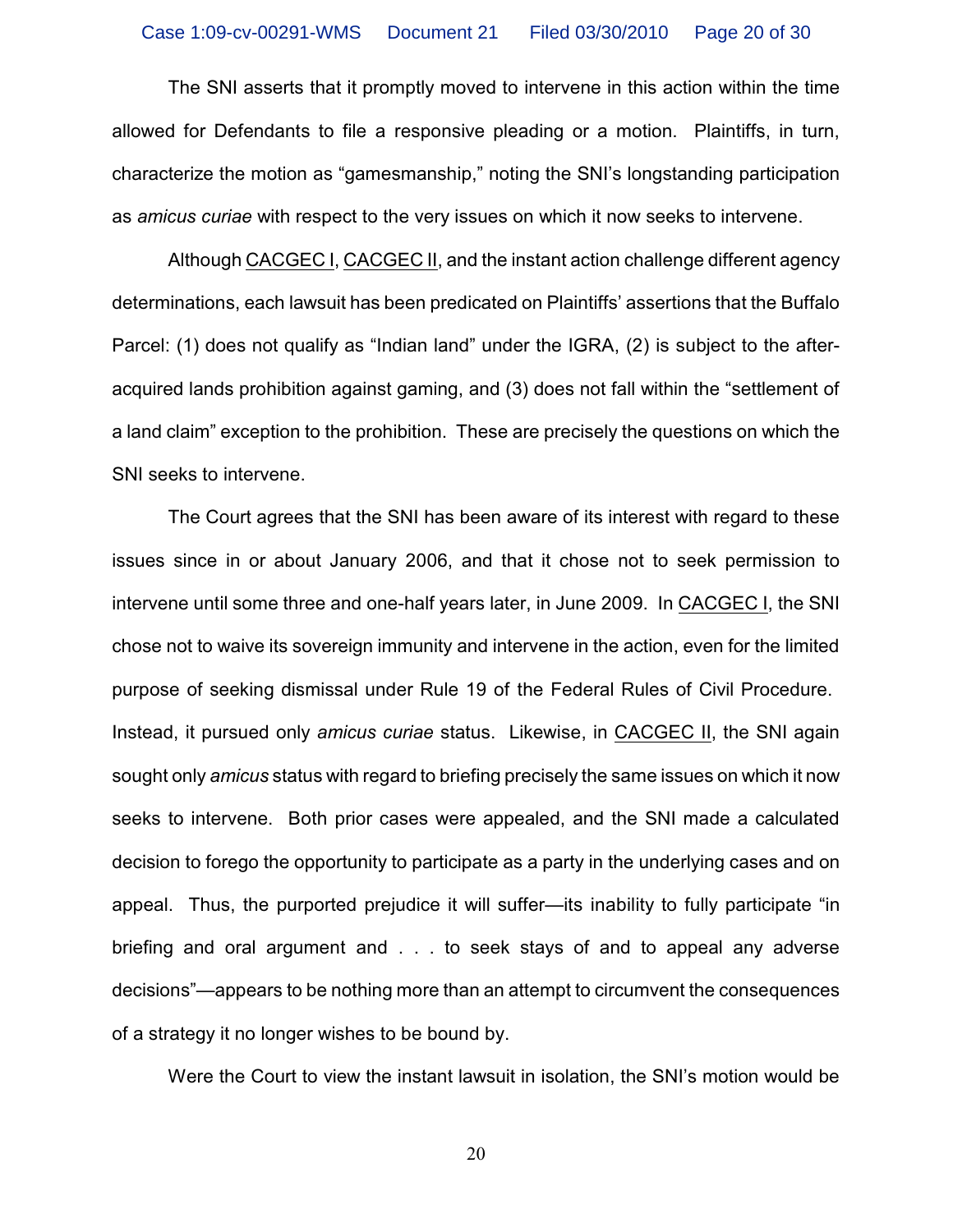considered timely. However, the history of this serial litigation presents an "unusual circumstance" that militates against a finding of timeliness.<sup>9</sup> See, <u>Jicarilla Apache Trive v.</u> Hodel, 821 F.2d 537, 539 (10th Cir. 1987) (affirming district court's denial of motion as untimely where applicant had notice of litigation affecting its interests over three and onehalf years prior to seeking intervention).

#### **2.** *Claims or Defenses Sharing Common Question of Law or Fact*

The SNI contends that, as intervenor, it seeks to defend the validity of the rules, statutes, <sup>10</sup> and governmental actions Plaintiffs challenge in their three claims for relief. And because the SNI limits its waiver of sovereign immunity to the claims raised in the Complaint, it urges that its participation will not interject new issues or delay this action.

Plaintiffs argue that the SNI does not possess the requisite "claim or defense" that would permit it to intervene. In their Complaint, Plaintiffs first claim that Defendants acted arbitrarily, capriciously, and not otherwise in accordance with law when they determined that the Buffalo Parcel is Indian land. They also allege that IGRA regulations published in May 2008, on which Defendants predicated the determinations challenged in the second and third claims, violate the APA and are invalid. The SNI makes no similar claims; it seeks only to defend the validity of Defendants' actions. So the question is whether any of its defenses share a common question of law or fact with the main action.

Plaintiffs contend that, because only the Government can be subject to claims that it failed to act in conformance with the IGRA and other federal requirements, "[i]t follows that only the governmental agencies and officials who are responsible for complying with

 $^9\,$  Prejudice to the existing parties, a factor for purposes of both timeliness and the overall permissive intervention determination, is discussed separately below.

 $^{10}$  Because Plaintiffs have withdrawn their claim that the SNSA is unconstitutional in part, this action no longer challenges the validity of any statute.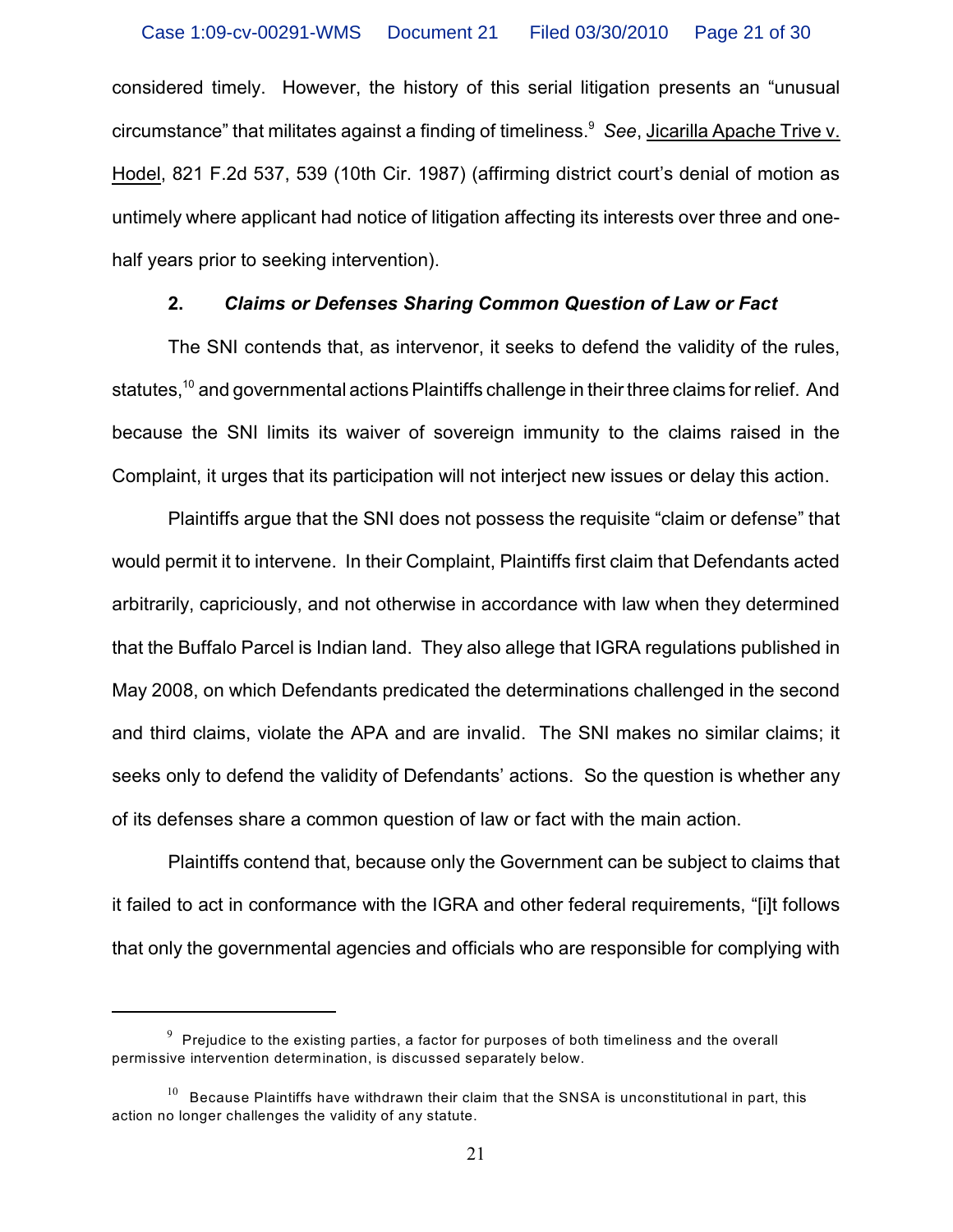the federal requirements can be appropriate defendants to such an action." (Docket No. 14 at 13.)

Plaintiffs cite to several cases in support of this proposition, which is essentially a standing argument. However, with the exception of a single case, the decisions or portions thereof from which the purportedly supporting language is drawn, relate to motions to intervene as of right under Rule 24(a). Because an entirely different standard applies to Rule 24(b) motions, such references simply are not relevant to permissive intervention. Moreover, the Court finds the limited analysis in the single citation that is applicable, Habitat Educ. Center, Inc. v. Bosworth, to be unpersuasive. 221 F.R.D. 488, 496-97 (E.D. Wis. 2004).

In Bosworth, the district court first confirmed that Article III standing is not required of applicants for permissive intervention. However, the court went on to conclude that the putative defendant-intervenor could not have a defense in common with the government because there was no statutory basis for extending the plaintiff's claims to run against the intervenor, as well. In other words, to meet the common defense requirement, defendantintervenors are limited to those persons or entities who can themselves be sued on the underlying claims. The Bosworth court offered no explanation for determining that standing is not required, and then concluding that an applicant without standing cannot meet the requisite common claims or defenses factor.

This Court finds a case offered by the  $SNI<sup>11</sup>$  and reaching the opposite conclusion

 $11$  While the SNI objects to Plaintiffs' citation to Rule 24(a) cases in opposition to its Rule 24(b) motion, the majority of cases it offers in reply also involve Rule 24(a) motions. Because Rule 24(a) involves a different showing and analysis than is at issue here, the SNI's citations are equally unhelpful. The SNI also cites to several cases in which a tribe had been granted intervenor status in an earlier decision. The Court has been unable to locate the underlying decisions granting intervention and thus has no way to know whether the tribes moved under Rule 24(a) or 24(b), the particular circumstances that existed, or the factors the courts found persuasive. To the extent any information can be gleaned from the decisions, there is nothing to suggest similarity between the cited cases and this one. *See, e.g.*, State of Oregon v. Norton, 271 F. Supp. 2d 1270 (D. Or. 2003) (tribe intervened in challenge to Secretarial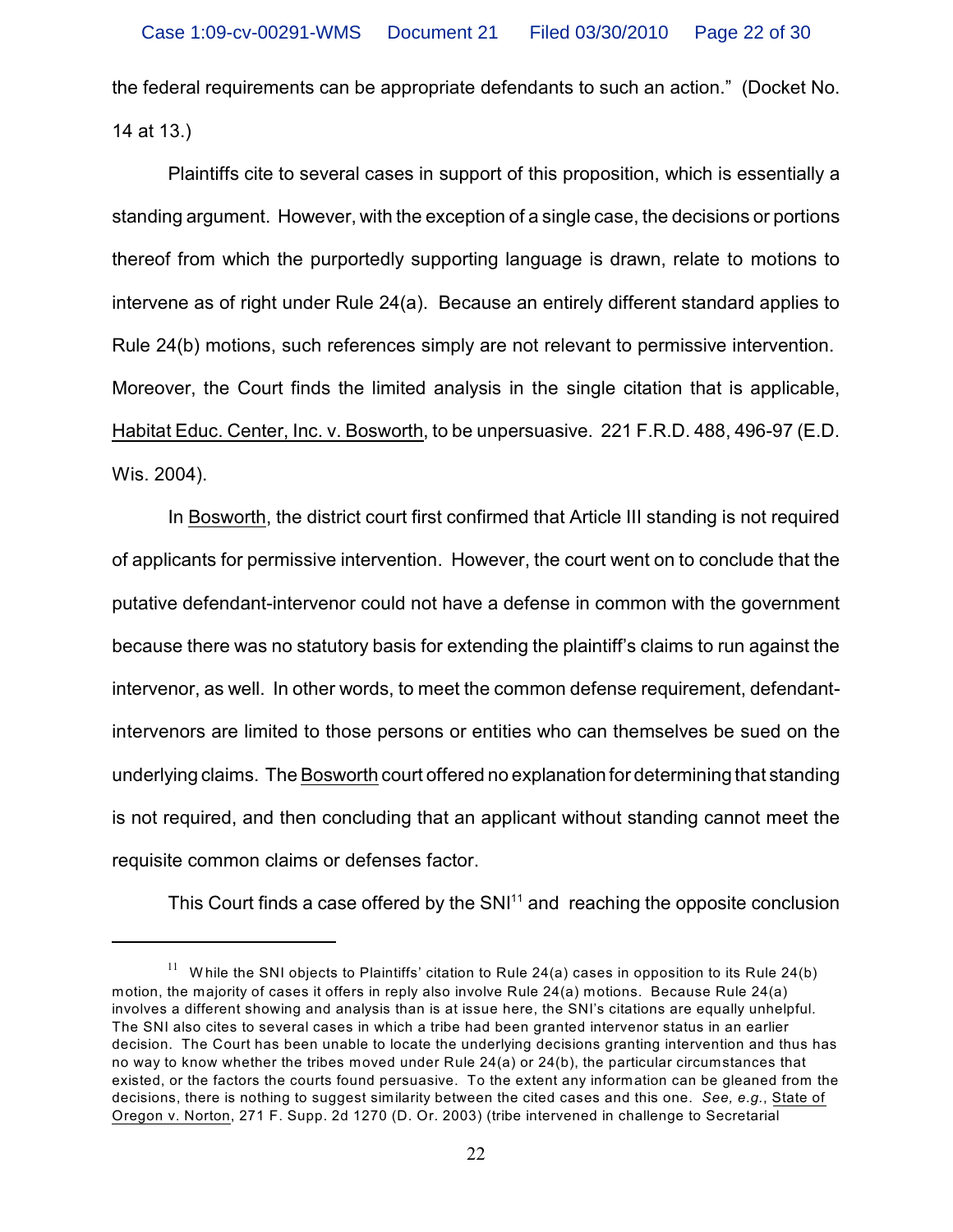to be persuasive. In Kootenai Tribe of Idaho v. Veneman, the Ninth Circuit analyzed permissive intervention under Rule 24(b) and concluded that the defense in common requirement was met where the intervenors' defenses were directly responsive to the claims asserted by the plaintiffs. 313 F.3d 1094, 1110-1111 (9th Cir. 2002) (affirming grant of permissive intervention to environmental groups wishing to defend validity of government's rulemaking where groups had no direct interest in government rulemaking procedures, but did assert interest in use and enjoyment of lands impacted by the challenged rule, and where government declined to fully defend its own actions).

This Court finds an analysis that focuses on the nature of the defense, rather than the status of the intervenor, to be in keeping with a plain reading of Rule 24(b). Here, the SNI's proposed Answer sets forth defenses common to those asserted by Defendants in their Motion to Dismiss and directly responsive to Plaintiffs' claims. Accordingly, the Court finds this requirement for intervention is met.

### **3.** *Prejudice to the Existing Parties*

In determining whether permissive intervention should be granted, district courts must consider whether intervention will cause undue delay or prejudice. Fed. R. Civ. P. 24(b)(3). The Second Circuit has referred to this as the "principal consideration," once the requirements of 24(b)(2) are met. United States Postal Serv. v. Brennan, 579 F.2d 188, 191 (1978).

The SNI urges that there will be no undue delay or prejudice because it promptly filed its motion, and its intervention will be limited to asserting defenses to Plaintiffs' three claims for relief. Thus, it contends, its party status will not expand, complicate or otherwise prolong the action.

determination that followed from prior suit instituted by the tribe). The Court declines to draw any conclusions from citations devoid of analysis on the issue for which they are offered.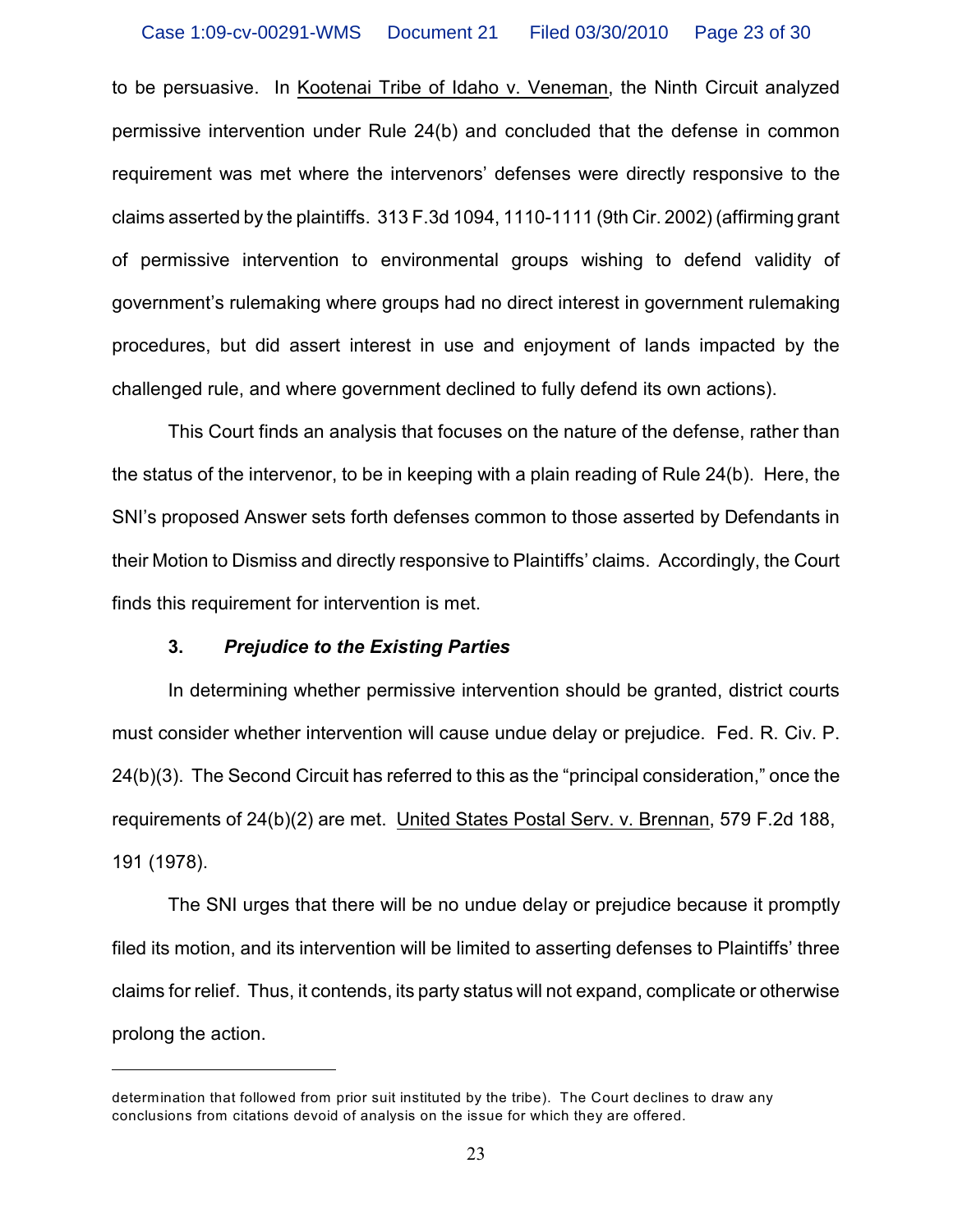Plaintiffs contend that they will be prejudiced by the SNI's intervention because the SNI seeks the benefits of party participation while shielding itself from the consequences of an adverse determination. They point to the SNI's Resolution, which is the source of its waiver of sovereign immunity here and expressly limits the waiver "to the adjudication of the three claims raised in the Complaint filed March 32, 2009 (Docket Number 1) in CACGEC III." (Docket No. 10-4.) According to Plaintiffs, the effect of this language and a series of express disclaimers that follows, $^{12}$  would allow the SNI to assert its defenses without submitting itself to the Court's jurisdiction on the very issues on which it seeks to intervene. Specifically, Plaintiffs urge that, should they receive a favorable determination, the SNI's limited waiver would preclude Plaintiffs from seeking relief for any failure by the SNI to abide by the Court's determinations.<sup>13</sup>

In reply, the SNI characterizes this argument as a "classic straw man" and cites to several cases standing for the proposition that when a party intervenes, it has full party status, renders itself vulnerable to complete adjudication by the federal court of the issues in litigation between the intervenor and the adverse party, and assumes the risk that the plaintiff will be able to obtain relief against it. *See, e.g.,* Schneider v. Dumbarton Developers, Inc., 767 F.2d 1007, 1017 (D.C. Cir. 1985); *see also*, County Sec. Agency v. Ohio DOC, 296 F.3d 477, 483 (6th Cir. 2002) (a motion to intervene is fundamentally incompatible with an objection to jurisdiction). Yet after citing cases standing for these well-established propositions, the SNI turns its argument upside-down and contends that these rules are not true with respect to entities that have sovereign immunity as they may

 $12$  One such disclaimer provides that the SNI's waiver "does not extend to any amendment or supplement to the Complaint, or to any cross-claim, counterclaim, third-party claim, or claim of any other nature that may be filed by any present or future party in CACGEC III." (Docket No. 10-4 at 4.)

 $13$  After CACGEC II was decided, the Defendants did not bring an end to gambling on the Buffalo Parcel and Plaintiffs moved for enforcement of the Court's judgment and for contempt. The Court presumes this is the kind of relief Plaintiffs allude to.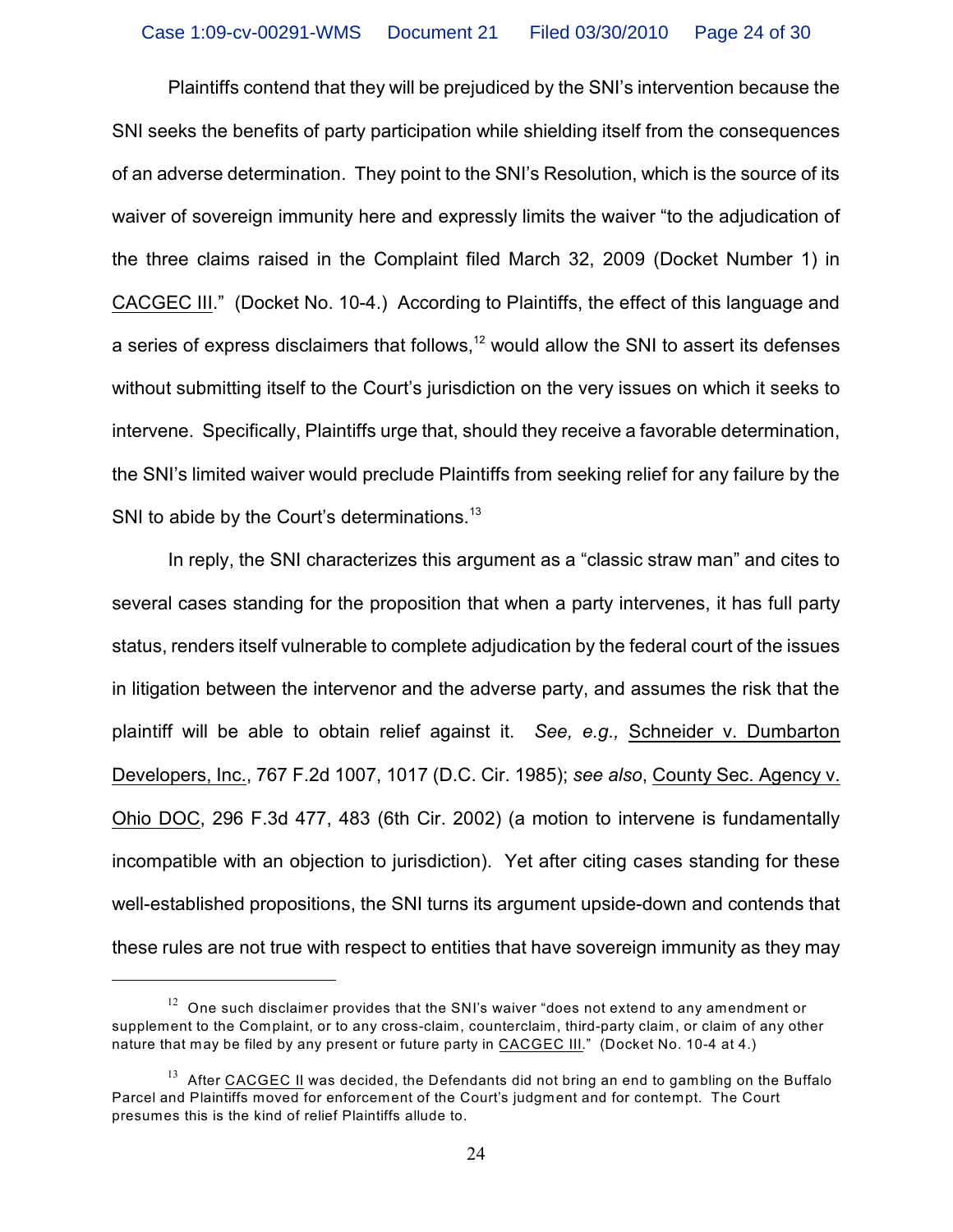intervene for a limited purpose only. (Docket No. 18 at 9, fn.3 (citing Lac Du Flabeau Band v. Norton, 327 F. Supp. 2d 995, 1000 (W.D. Wis. (2004) (tribe that was indispensable party did not waive its sovereign immunity to underlying litigation by intervening for sole purpose of pursuing Rule 19 dismissal)). The SNI goes on to state it has the prerogative not to expose itself to additional claims of an amorphous and unpredictable nature. In short, it appears to confirm that its Resolution and limited waiver will permit the SNI to argue defenses, which Plaintiffs will be required to respond to, while remaining insulated from potential post-judgment relief.

As this Court recognized in CACGEC I, tribes certainly may limit their waiver of sovereign immunity.<sup>14</sup> But the question to be addressed here is whether the waiver, as presented, prejudices Plaintiffs. The Court concludes that it does.

The SNI does not contend that Plaintiffs have misread the scope of its intended limitations. Such a waiver places the Plaintiffs in the position of litigating against the SNI, but divests them of post-judgment remedies with regard to the very matters the SNI seeks to litigate. It would allow the SNI to be heard as a full party, yet raise the shield of immunity to certain consequences of an adverse determination. Beyond that, it would permit the SNI to obtain party status with regard to an appeal of the Court's decision, even though it heretofore has been unwilling to waive immunity for that privilege. This, too, holds the potential for further delay and complexity. The appeals in CACGEC I and CACGEC II, to which the SNI is not a party, are stayed pending the outcome of this litigation. The SNI's participation in this case, which in all likelihood will also be appealed, has the potential to

<sup>&</sup>lt;sup>14</sup> In CACGEC I, the SNI sought to move, via an *amicus curiae* brief, for Rule 19 dismissal of the case on the grounds that it was a necessary party. The SNI argued that it did not want to intervene to bring its motion because, by doing so, it would risk waiving its sovereign immunity. The Court noted that the SNI could intervene for the sole purpose of seeking Rule 19 dismissal, as other tribes have done, without waiving immunity to the substantive claims. 471 F. Supp. 2d at 312 (citations omitted).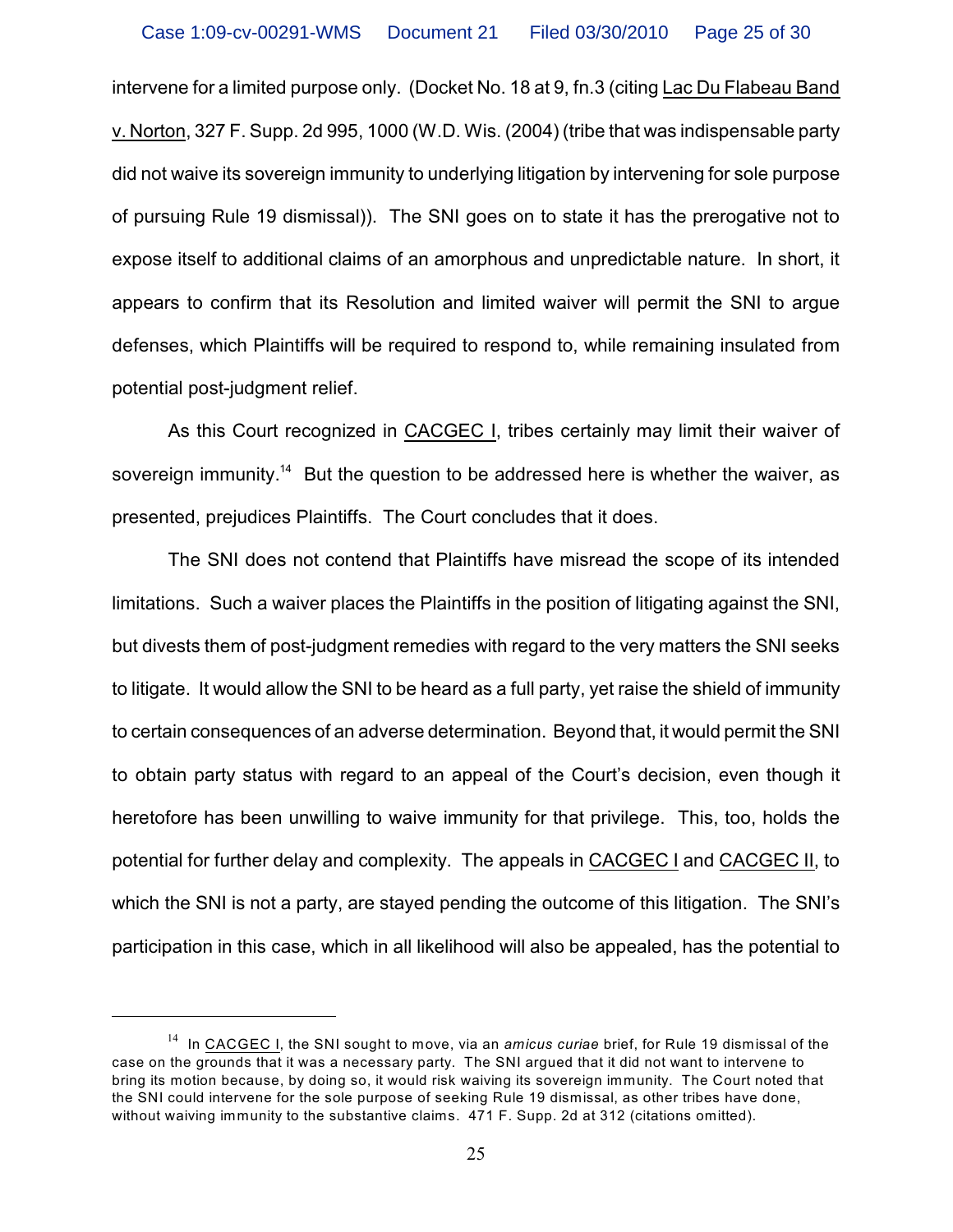impact and complicate issues of consolidation on appeal, and further proceedings here, should one or more of the three cases be remanded.

Thus, the Court finds the potential for delay and prejudice does exist, and this factor does not weigh in favor of intervention.<sup>15</sup>

## **4.** *The SNI's Interests*

The SNI contends that in challenging the constitutionality of the SNSA and seeking to permanently enjoin gambling on the Buffalo Parcel, Plaintiffs are taking direct aim at the SNI's core sovereign and economic interests. It urges that defense of its territorial sovereignty<sup>16</sup> and pursuit of economic development on the Buffalo Parcel are interests "sufficient to support a legal claim or defense which is founded upon [that] interest." (Docket No. 10-3 at 6 (quoting Diamond v. Charles, 476 U.S. 54, 77, 106 S. Ct. 1697, 90 L. Ed. 2d 48 (1986) (O'Connor, J., concurring) (citation and internal quotation marks omitted).) Plaintiffs do not contend otherwise.

In CACGEC I, this Court considered whether the SNI was a necessary party for purposes of Rule 19, and concluded that "the SNI certainly has an interest in its ability to use property that it owns in the City of Buffalo in the manner it wishes." 471 F. Supp. 2d at 326-27. The same legal issues and same interests are present here, and weigh in favor of intervention under Rule 24(b).

 $15$  The Court has reviewed all cases on which the SNI relies for its waiver argument. (Docket Nos. 10-3 at 2 and 18 at 9 fn.3.) Those not discussed above are not relevant to the permissive intervention determination. The cited cases involved tribes that initiated suit. The sovereign immunity discussions addressed whether, by commencing an action, the tribe waived immunity from counterclaims or related suits. Those discussions are not relevant here. However, one court did expressly note that by commencing an action, a tribe necessarily accepts the risk that it will be bound by an adverse determination. McClendon v. United States, 885 F.2d 627, 630 (9th Cir. 1989). Plaintiffs concern here is that the SNI has crafted its waiver and disclaimers so as to retain immunity from the consequences of an adverse determination it otherwise would necessarily accept by intervening.

 $^{16}$  Although Plaintiffs have withdrawn their challenge to the SNSA's constitutionality, they still claim that land acquired under the SNSA and held in "restricted fee" is not "Indian country." Although the Court determined otherwise in CACGEC II, a potential challenge to sovereignty over the Buffalo Parcel remains.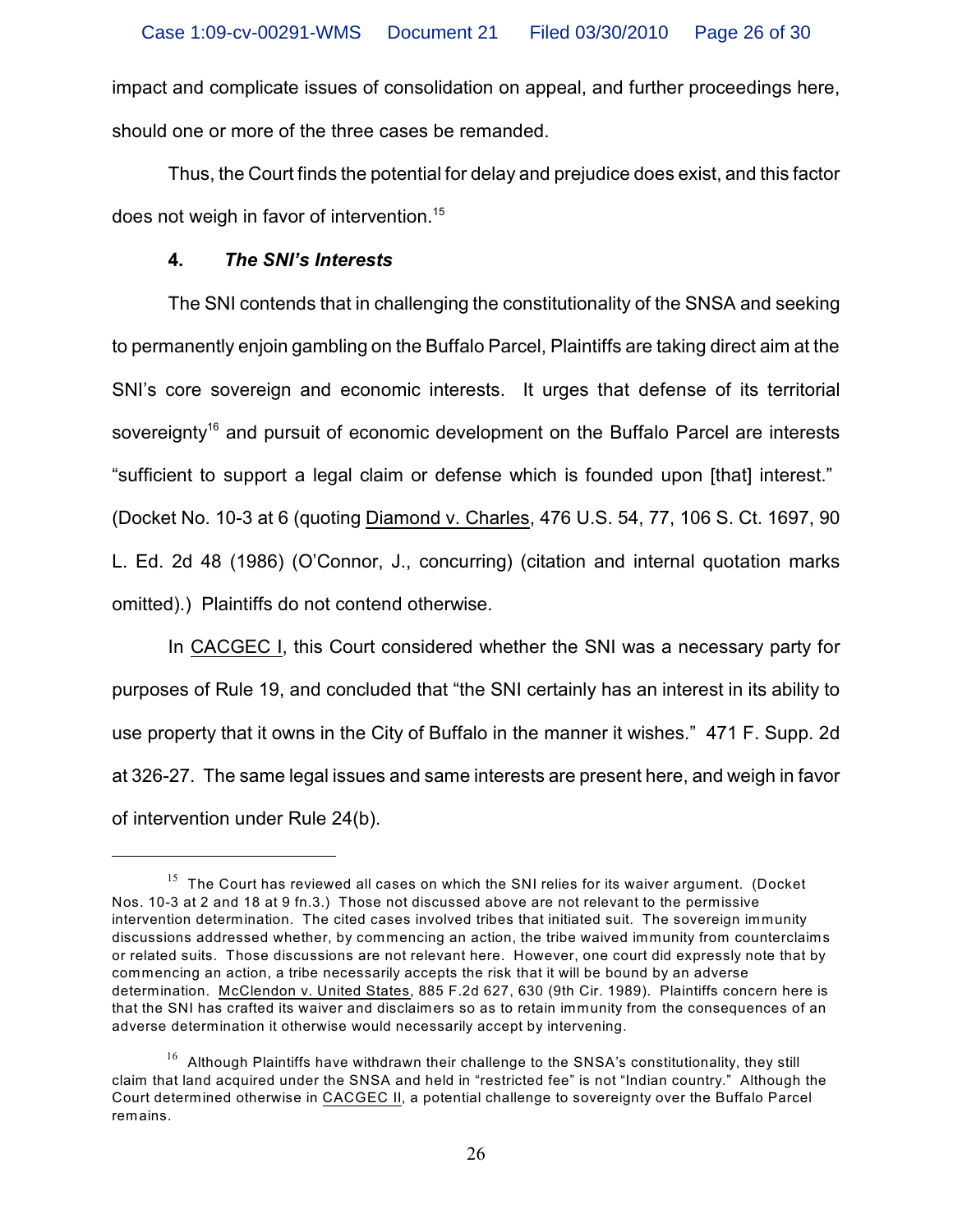### **5.** *Party Representation of the SNI's Interests*

Where a movant has a sufficient interest in the litigation, "the degree to which [the putative intervenor's] interests are adequately represented by other parties" is an additional relevant factor in the permissive intervention determination. Lovely H., 2006 U.S. Dist. LEXIS 83424, at \*8.

The SNI acknowledges this Court's conclusion, in CACGEC I, that its interests in that action were adequately represented by the United States. The Court arrived at that determination in adjudicating the SNI's status as a necessary party under Rule 19. The SNI urges, and this Court agrees, that the prior conclusion does not preclude the Court from granting a motion for permissive intervention here.

Next, the SNI notes that, in contrast to a motion to intervene as of right under Rule 24(a), adequacy of representation is not a dispositive factor in the Rule 24(b) analysis. Again, this Court agrees. The instant factor is one of several "relevant factors" to be weighed. Alone, it is not dispositive. *See* Arizona v. California, 460 U.S. 605, 615, 627, 103 S. Ct. 1382, 75 L. Ed. 2d 318 (1983) (tribes whose interests were found to be adequately represented by government were permitted to intervene in lawsuit seeking additional water rights).

The SNI is tellingly silent, however, on the actual question of whether Defendants adequately represent its interests here. The Court finds it quite clear that the SNI's interests in the validity of the NIGC's conclusions that the Buffalo Parcel is sovereign SNI territory on which the SNI can conduct gambling, are substantially similar, if not identical, to the Government's interests in defending its regulations and determinations. In short, the SNI and Defendants have the same objective; to uphold the NIGC Chairman's determination.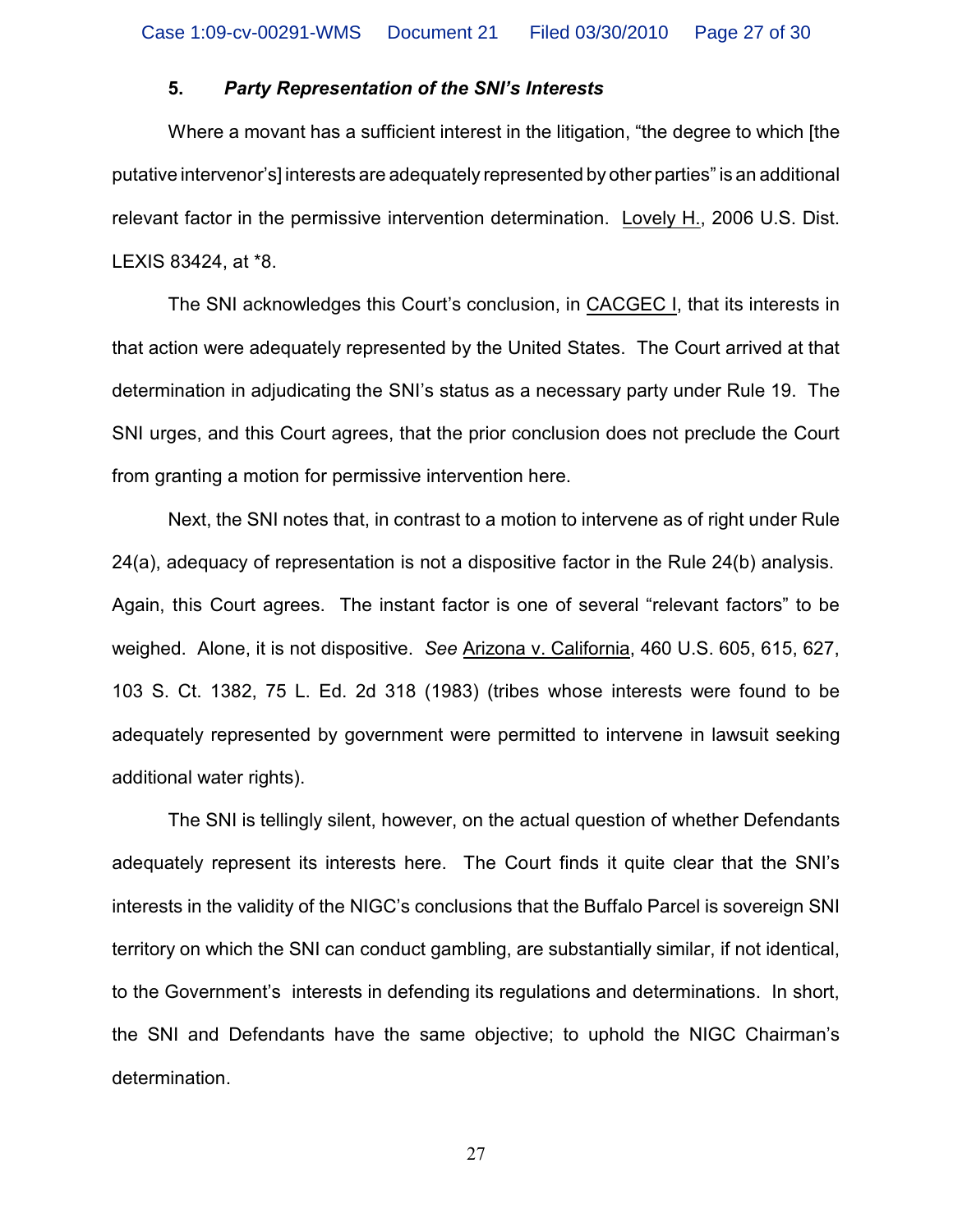The SNI does not contend that Defendants will not advance all appropriate legal arguments in support of their actions, and has not otherwise identified any aspect of its claimed interests that will not be adequately represented. Indeed, the Court has the benefit of having observed Defendants staunch representation of the SNI's interests in CACGEC I and CACGEC II, the same interests identified here.<sup>17</sup>

Accordingly, despite the SNI's suggestion to the contrary, this non-dispositive, "relevant factor" does not weigh in favor of intervention. Bosworth, 221 F.R.D. at 496-97 (holding that, even assuming defense in common existed, intervention was not warranted because applicants had participated in prior administrative proceedings where they made their views known and government was likely to provide adequate representation); *see also*, Kootenai Tribe, 313 F.3d at 1111 (intervenors seeking to defend governmental action would contribute to equitable resolution of case where the government declined to defend its actions, and intervenors' related interests, fully from the outset).

## **6.** *The SNI's Contribution to Full Development of the Issues*

The SNI "believes that it can significantly contribute to full development of the factual issues in this suit," noting that in CACGEC II, it extensively briefed the history of its restricted fee land holdings and the substantial body of law regarding restricted fee lands and "Indian country." (Docket No. 10-3 at 14.)

Plaintiffs have not spoken to this factor. Nevertheless, the Court disagrees with the SNI's suggestion that it weighs in favor of intervention. As the SNI noted in response to an argument Plaintiffs raised relative to discovery, this is an administrative record case.

 $17$  Moreover, on the one point of statutory interpretation where Defendants and the SNI previously disagreed, Defendants have now changed direction, and espouse an interpretation consistent with that previously asserted by the SNI.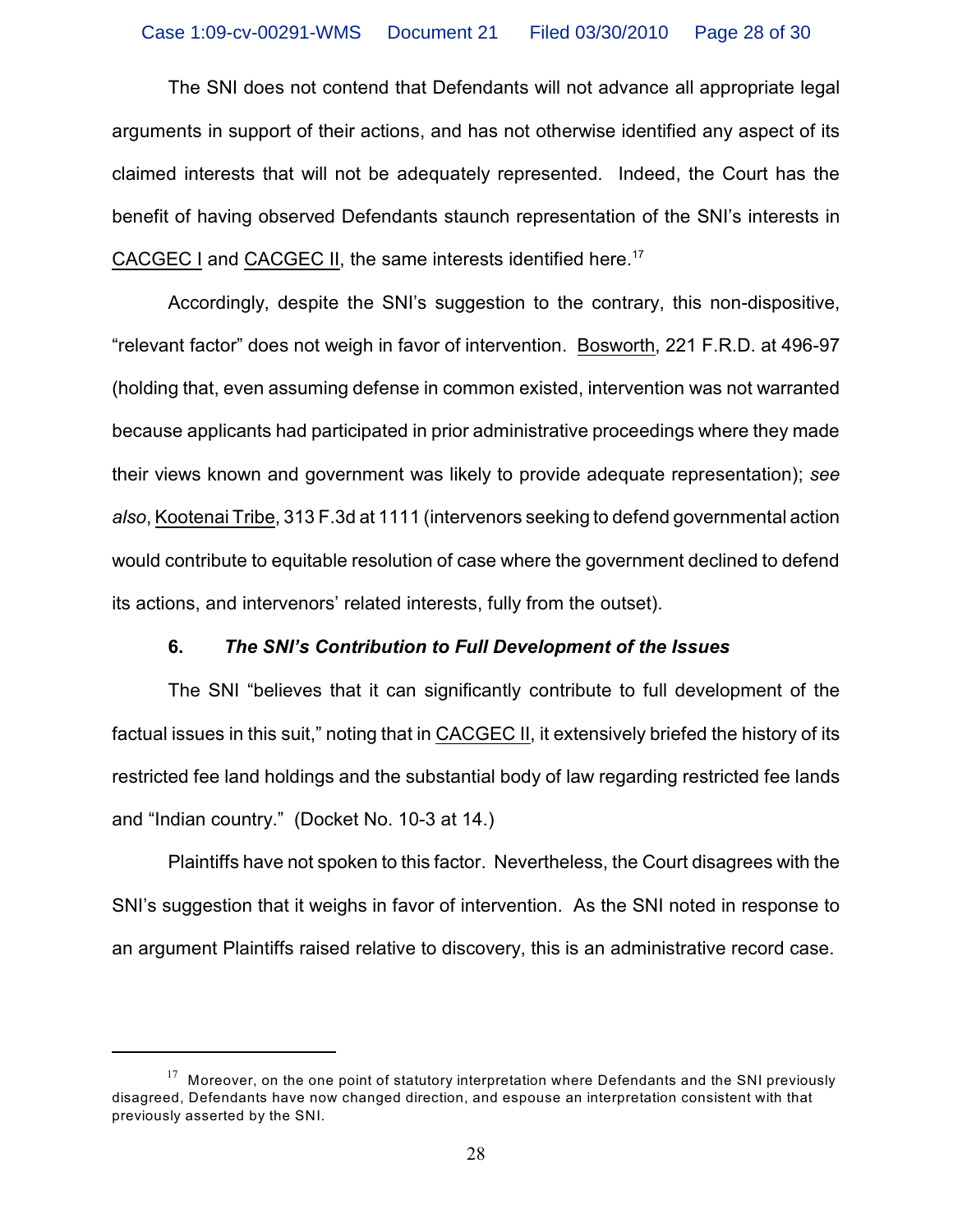The claims here involve precisely the same questions<sup>18</sup> presented in CACGEC II, and to the extent the history of Indian land policy and related statutes proves to be relevant here, that background was fully developed in CACGEC II. Because there are no factual issues to develop here, the SNI's suggestion that this factor weighs in favor of intervention is rejected.

\* \* \* \*

In summary, the Court finds that intervention is not warranted here because the SNI's motion is untimely. Even were all requisite factors present, the remaining relevant factors do not weigh in favor of intervention. There is the potential for delay and prejudice, the SNI does not contend that its interests will not be adequately represented by Defendants, and its participation will not significantly contribute to full development of factual issues.

The Court notes that the SNI sought and was granted *amicus curiae* status in CACGEC I and CACGEC II. To the extent it wishes to submit *amicus* briefing in this case, it may do so without further motion or order from the Court.

### **IV. CONCLUSION**

For all of the reasons stated above, Defendants' Motion to Dismiss Plaintiffs' first claim for relief is granted in part, and denied in part. Specifically, subparts "A" and "B" of the first claim for relief (Docket No. 1 ¶¶ 94-102) are dismissed. Defendants' motion is denied as to subpart "C" of Plaintiff's first claim. The SNI's motion to intervene is denied, but the SNI may participate in this action as *amicus curiae*.

 $18$  Plaintiffs have withdrawn what would have been additional questions relative to the constitutionality of the SNSA and validity of the Compact.